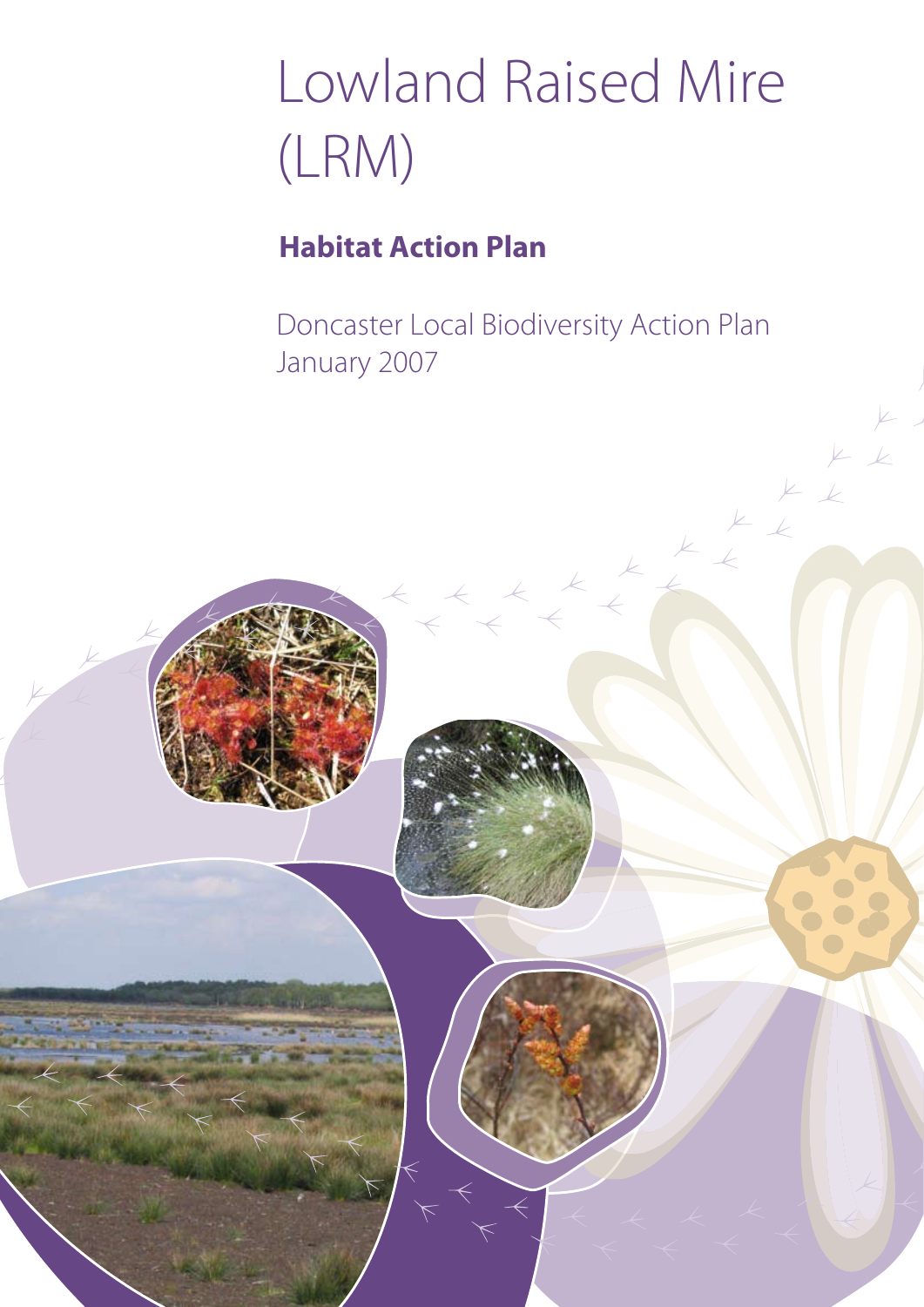#### **Table of Contents**

|                                                        | Page |
|--------------------------------------------------------|------|
| 1. Description                                         |      |
| 2. National status                                     | 10   |
| 3. Local status                                        | 11   |
| 4. Legal status                                        | 14   |
| 5. Links to associated habitats & species              | 15   |
| 6. Current factors causing loss or decline             | 16   |
| 7. Current local action                                | 18   |
| 8. Objectives, targets & proposed actions              | 22   |
| 9. Indicative Habitat distribution & Opportunities map | 37   |

Doncaster Biodiversity Action Partnership Doncaster Council, Environmental Planning, 2nd Floor, Danum House, St Sepulchre Gate, Doncaster, DN1 1UB.

> Telephone: 01302 862896 Email: bio.diversity@doncaster.gov.uk

www.doncaster.gov.uk/biodiversity

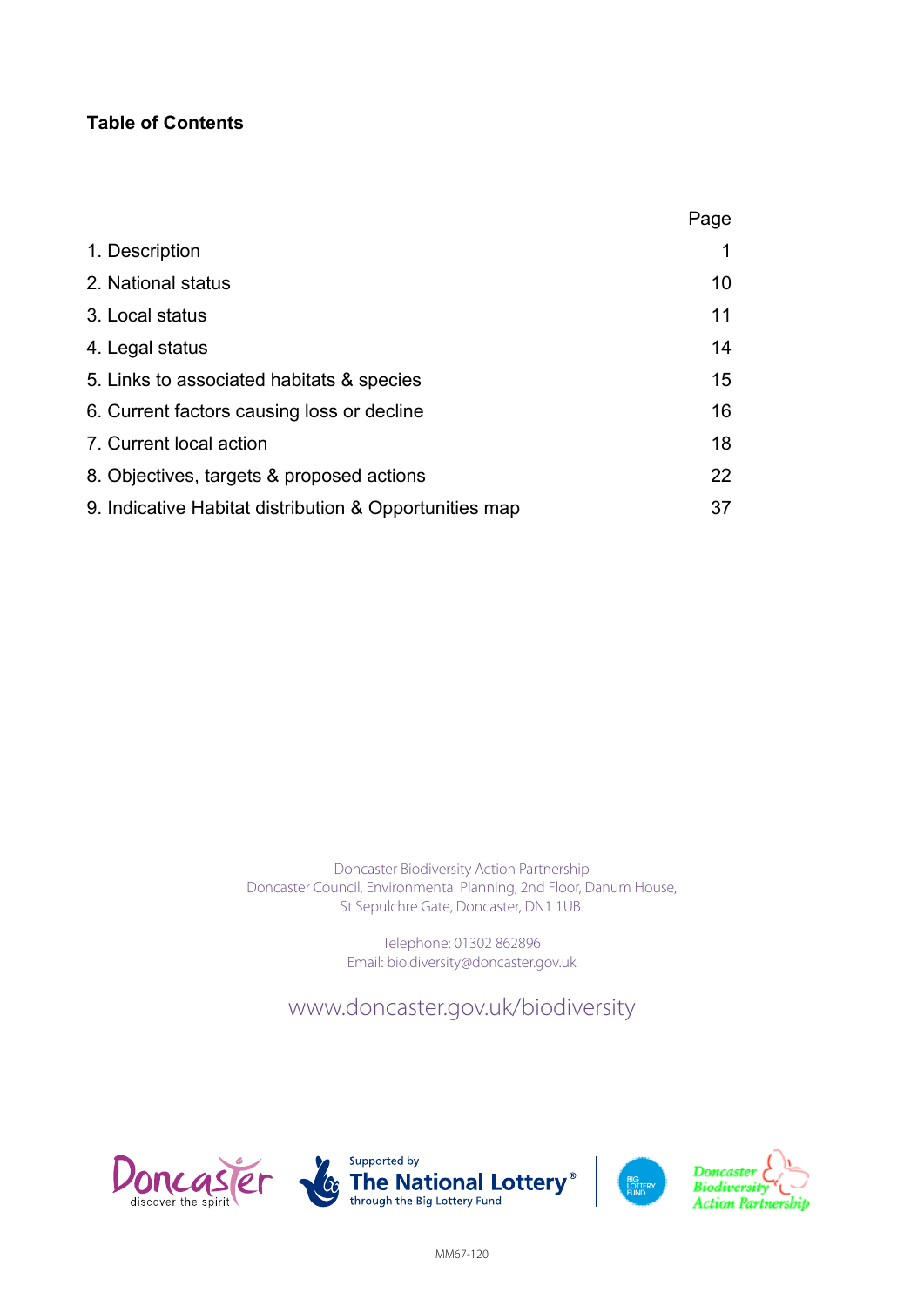#### **1. Description**

1.1 Lowland raised mires are peatlands that receive water exclusively by precipitation (as opposed to those mires which are fed by surface waters or groundwater in addition to precipitation). An intact lowland raised mire is a mounded structure. The centre can be several metres above the level of the groundwater. The mound is created by many years of accumulation of dead plant material; initially litter accumulating in the poor fen habitat and later, colonisation by Sphagnum and then accumulation of dead bryophyte and other plant material. In their natural state, raised mires are surrounded by an extensive fringe of lagg fen, which stretches toward the meandering and sluggish waters of the lowland rivers.

1.2 Secondary mires are those mires that have been damaged due to peat extraction or other activities, but where the water table has stabilised. The surface vegetation of these mires is dominated by secondary growth of Sphagnum moss and cotton grass (*Eriophorum spp)*. They can be active (i.e. laying down peat) or degraded (capable of restoration).

1.3 In Doncaster lowland raised mire is found on two sites, Thorne Moors and Hatfield Moors. These mires extend into the adjacent counties of the East Riding of Yorkshire and North Lincolnshire. The area is known as the Humberhead Peatlands and, historically, as the Hatfield Chase. These areas include a number of National Vegetation Classification communities; however, the nature and range of communities present today follows a prolonged period of serious habitat degradation (caused by drainage and peat extraction). These communities may not necessarily be representative of those communities that will become established if the drainage is controlled, following cessation of peat milling.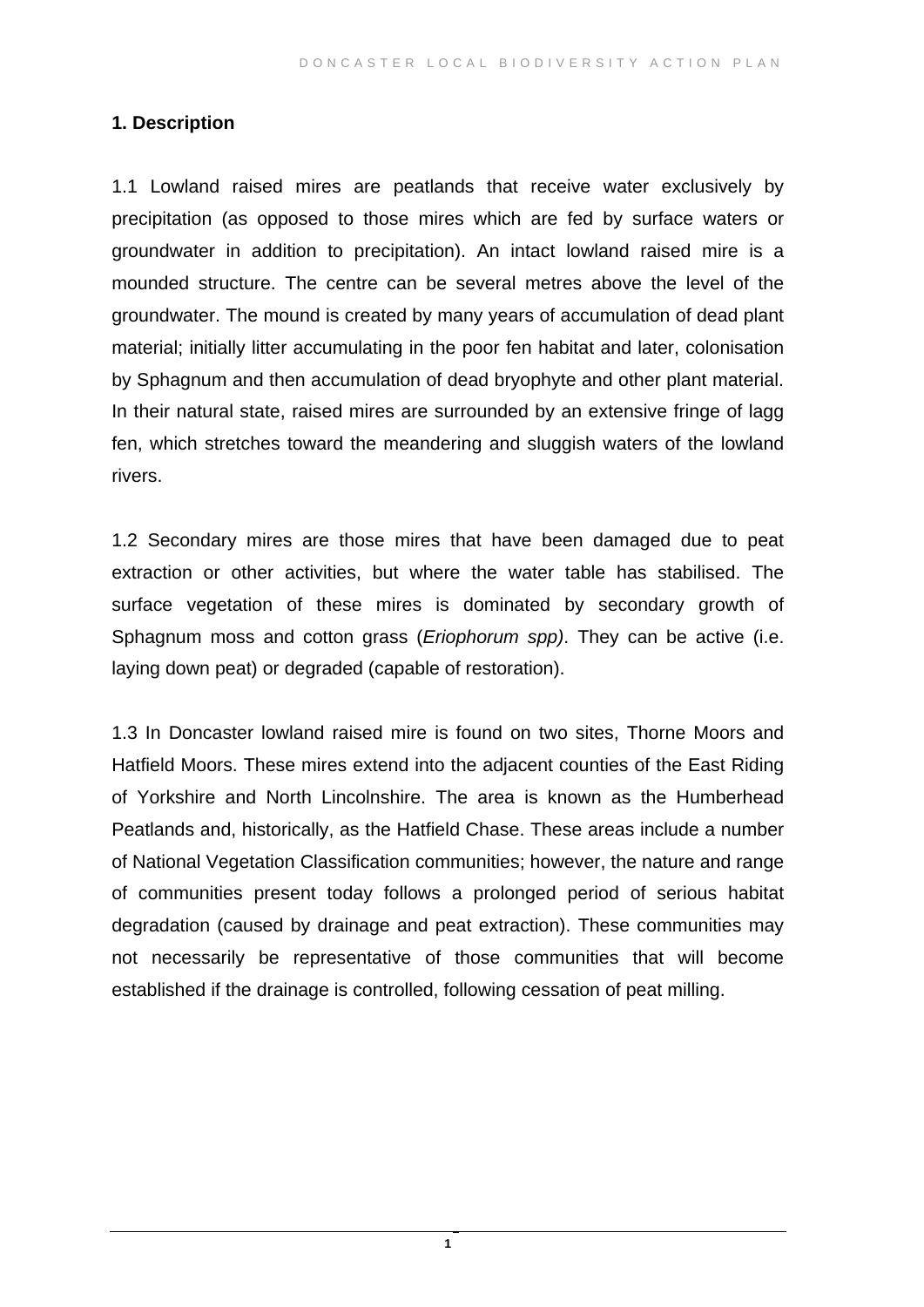[1](#page-3-0).4 NVC mire communities in the Doncaster Borough are as follows<sup>1</sup>:

- M2b *Sphagnum cuspidatum/recurvum* bog pool community *Sphagnum recurvum* sub-community is typically found in pools and 'lawns' on very wet and base-poor raw peats. It can readily colonise shallow flooded workings.
- M3 *Eriophorum angustifolium* bog pool community. Typically found as small stands on barer exposures of acid raw peat in depressions, erosion channels or shallow peat cuttings. This community is an important coloniser of bare peat and on the Humberhead Peatlands includes a small quantity of bog rosemary (*Andromeda polifolia)* and cranberry **(***Vaccinium oxycoccos)*.
- M10 *Carex dioica-Pinguicula vulgaris* mire community. Calcicolous flush vegetation in which small sedges, mosses and herbs predominate. Typically found in shallow peats that are kept wet by base-rich calcareous water. On Thorne Moors this calcareous influence is likely to come from the limestone trackways laid over the peat to facilitate the removal of harvested peat.
- M18 *Erica tetralix Sphagnum papillosum* raised and blanket mire. This community type is generally dominated by bog mosses (*Sphagna*) with cross-leaved heath (*Erica tetralix),* and roundleaved sundew (*Drosera rotundifolia)*, cranberry and bog rosemary typically occurs at low altitudes and is a major component of active raised bogs. *Sphagnum papillosum* has been recorded by a member of the Thorne and Hatfield Moors Conservation Forum in the north and south canal systems on Thorne Moors. It has not been recorded on Hatfield Moors since the 1970's, despite specific searches for this species.

<span id="page-3-0"></span> 1 Rodwell, J.S. (1991), British Plant Communities (Volume 2) Mires and Heaths. Cambridge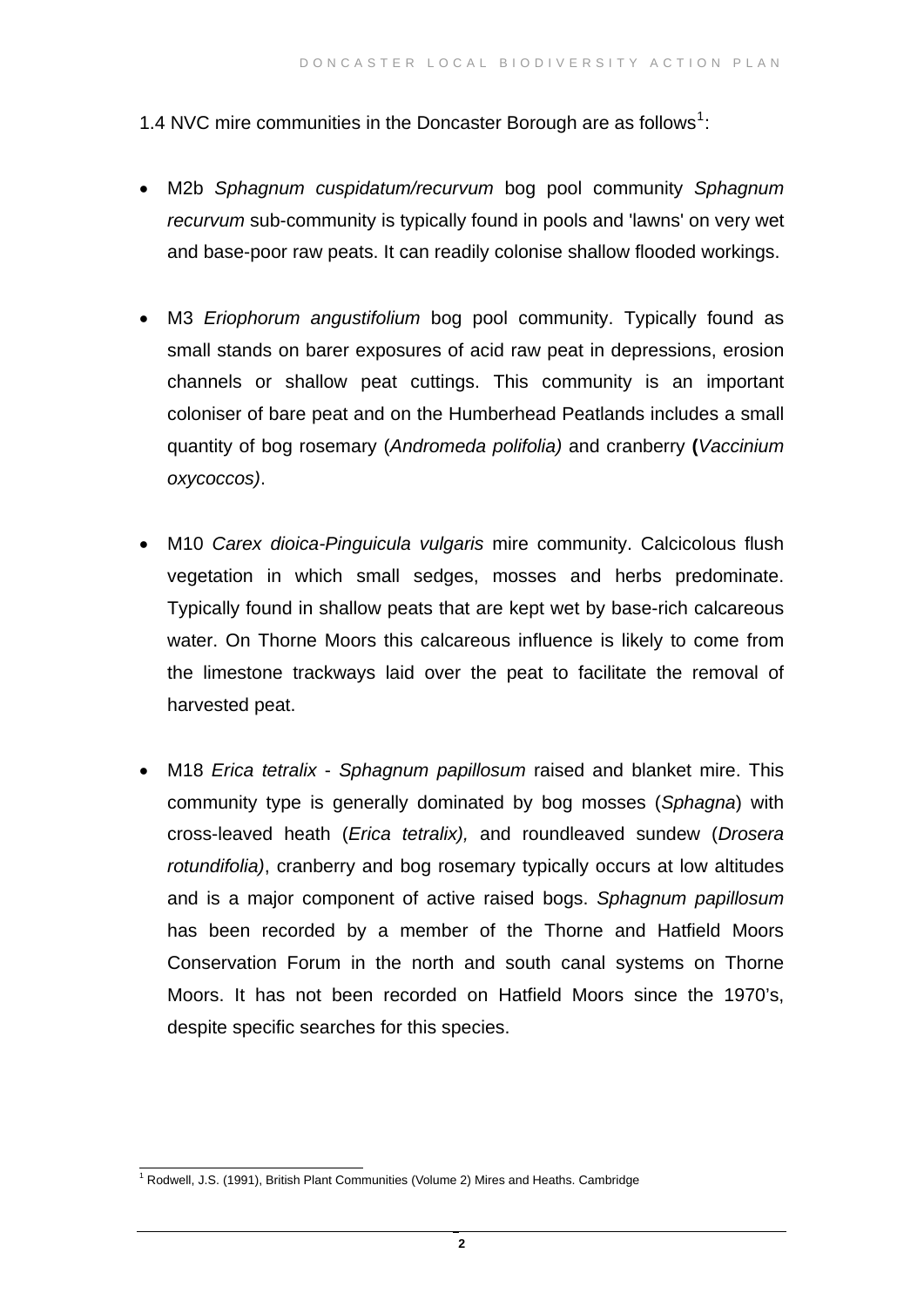- M20 *Eriophorum vaginatum* blanket and raised mire is dominated by tussocks of hare's-tail cottongrass (*E. vaginatum*). It is commonest on upland blanket mires but is also found on 'run-down' raised bogs where it replaces the M18 community. It often occurs around the margins of mires, where it forms part of the transition to rush and purple moor-grass (*Molinia caerulea*) vegetation on the edge of raised mires.
- M22 *Juncus subnodulosus Cirsium palustre* fen meadow is a community which has an abundance of rushes and sedges which create a rank sward on moist peats and mineral soils around the edge of mires, where it forms a component of the lagg fen.
- M27 *Filipendula ulmaria Angelica sylvestris* mire, in which meadowsweet is dominant, is typically found where moist, rich, soils occur in situations protected from grazing. It is found around the edge of mires and is especially typical of the silting margins of slow-flowing streams and along drains and ditches.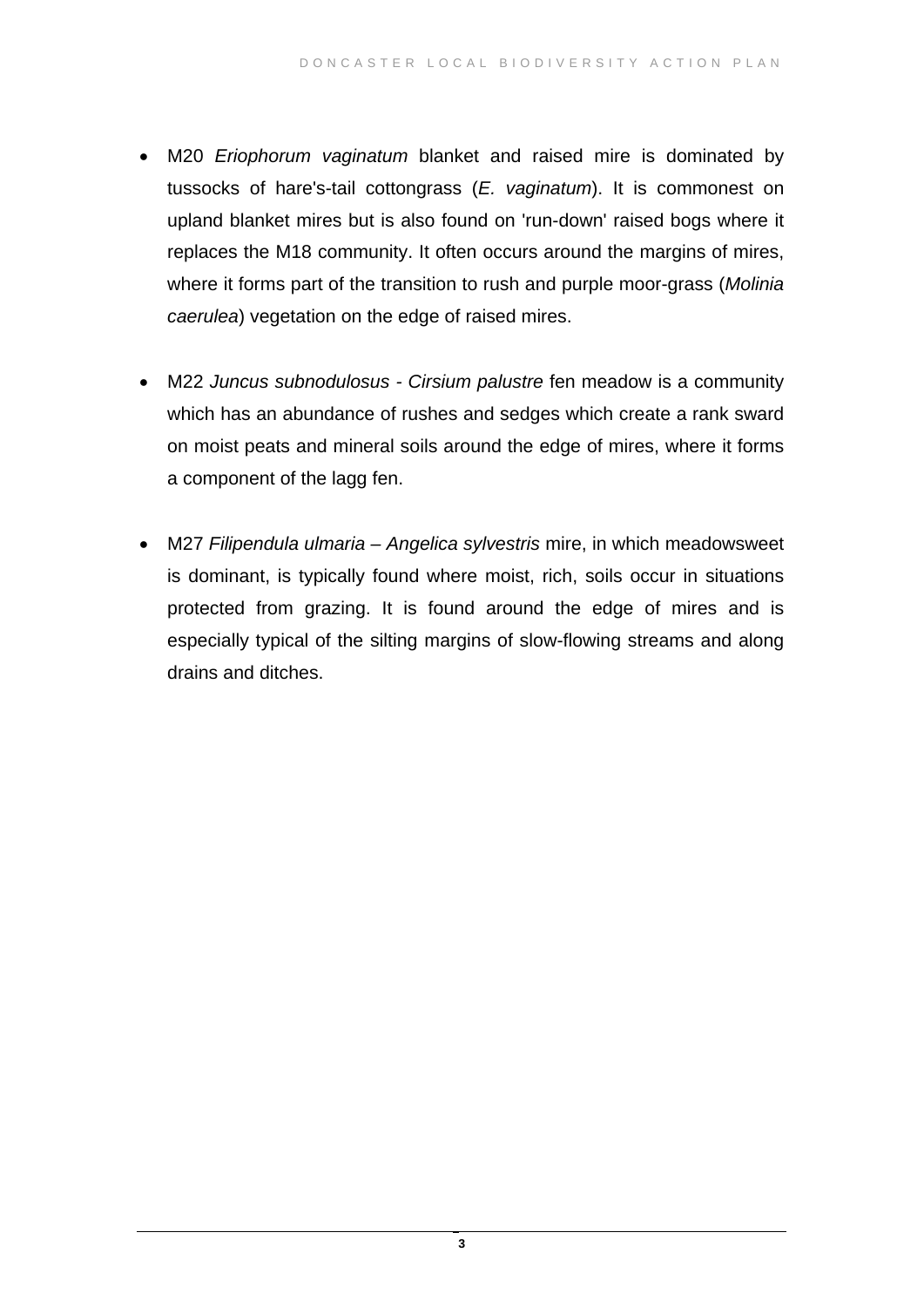1.5 Almost six thousand species of plants and animals, including 25 of Britain's rarest, live on lowland raised bogs. Characteristic plant species of Doncaster lowland mires at Thorne and Hatfield Moors include the *Sphagnum* mosses; *Sphagnum palustre, S. fimbriatum, S. fallax* (formerly *S. recurvum)*, *S. cuspidatum, S. capillifolium, S.subnitens,* and also *S. papillosum* and *S. squarrosum,* although it is thought by local recorders that the latter two species are now confined to Thorne Moors. Another moss species, **Sphagnum balticum** was refound on the Moors in 1980. Characteristic vascular plants include heather (*Calluna vulgaris*), cranberry (*Vaccinium oxycoccos*), cross-leaved heath (*Erica tetralix*) and cotton grasses (*Eriophorum vaginatum*) and (*Eriophorum angustifolium*)*.* Round-leaved sundew (*Drosera rotundifolia)* also occurs, as do **bog rosemary** (*Andromeda polifolia*) and bog myrtle (*Myrica gale*). The moors have supported dune helleborine (*Epipactis dunensis*), **greater yellow rattle** (*Rhinanthus angustifolius*), **pale St John's-wort** (*Hypericum montanum*), oblong-leaved sundew (*Drosera intermedia*), heath spotted orchid (*Dactylorhiza maculata*), white sedge (*Carex curta*), the moss (*Drepanocladus lycopodoides*) and the **stonewort** (*Tolypella intricata*)*.* 

1.6 **Whorled water milfoil** (*Myriophyllum verticillatum*)*,* bog pondweed (*Potamogeton polygonifolius*)*,* **water violet** (*Hottonia palustris*), alternateflowered water milfoil (*Myriophyllum alternflorum*), **long-stalked pondweed** (*Potamogeton praelongus*), southern marsh and common-spotted orchids (*Dactylorhiza praetermissa* and *D. fuchsii*)*, narrow* buckler fern (*Dryopteris carthusiana*) and alder buckthorn (*Frangula alnus*) are additional species listed as features of interest on Hatfield Moors Site of Special Scientific Interest (SSSI). Also on Thorne Moors are **marsh cinquefoil** (*Potentilla palustris*)*,* grey clubrush (*Schoenoplectus tabernaemontani*), common reed (*Phragmites australis*), greater bladderwort (*Utricularia vulgaris*) and bulbous rush (*Juncus bulbosus*). Recent work by local recorders has identified a number of previously unknown locations for mire plant species, and this may be indicative of improving conditions within Thorne and Hatfield Moors.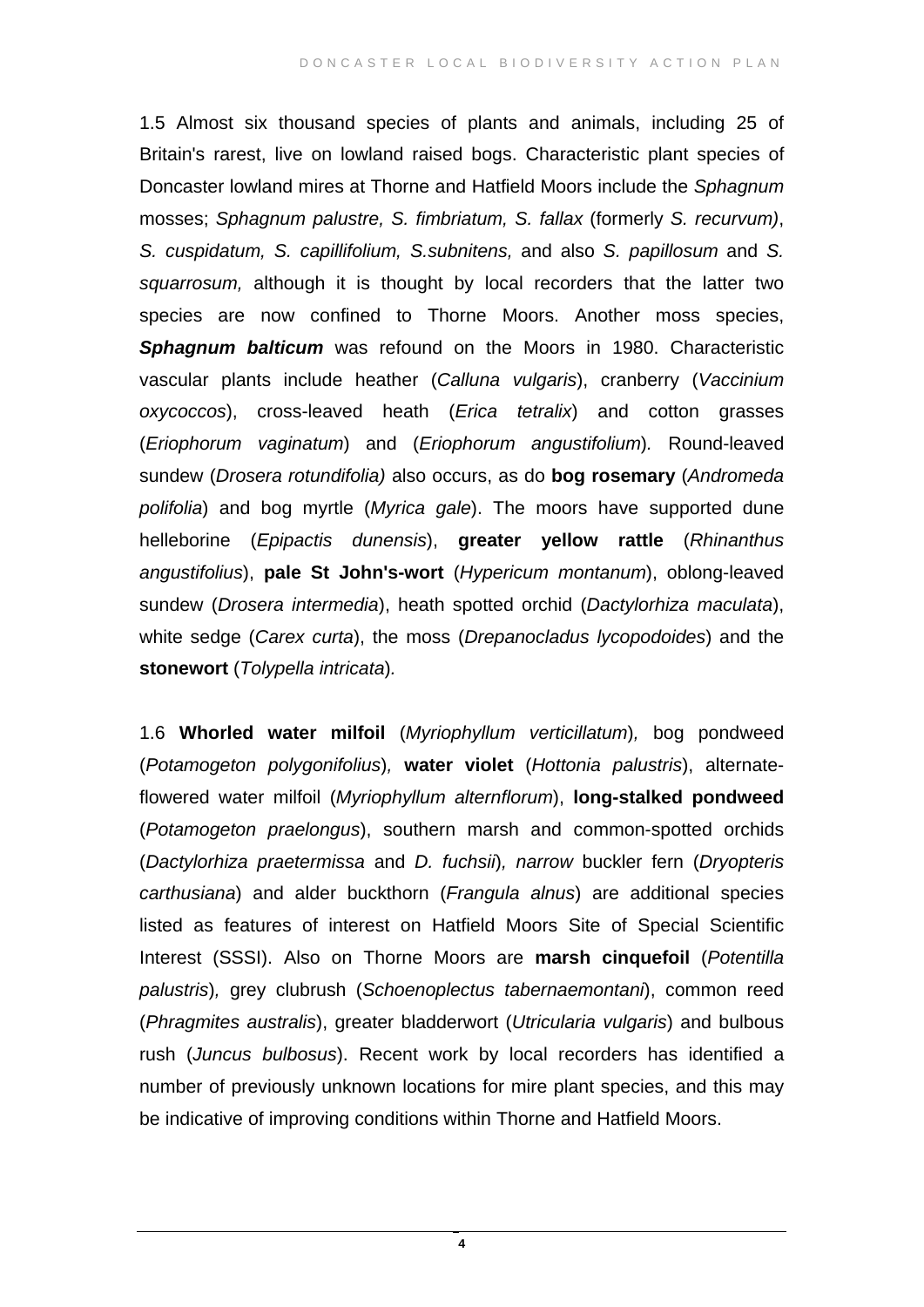1.7 Plants historically associated with bog pools on Thorne Moors, included bogbean (*Menyanthes trifoliata*), royal fern (*Osmunda regalis*)*,* common spikerush (*Eleocharis palustris*)*,* bog sedge (*Carex limosa*), white beak sedge (*Rhynospora alba*) and **rannoch rush** (*Scheuchzeria palustris*)*.* Bog asphodel (*Narthecium ossifragum*) and great and intermediate sundews (*Drosera anglica* and *D. intermedia*), **crested buckler fern** (*Dryopteris cristata*) and **masterwort** (*Peucedanum palsutre*) were also collected from the Moors. Butterwort (*Pinguicula vulgaris*), lesser bladderwort (*Utricularia minor*), **fen violet** (*Viola persicifolia*), stag's-horn clubmoss (*Lycopodium clavatum*) and bogmoss flapwort (*Odontoschisma sphagni*) have been recorded from the moors, but records for these species are rather old.

1.8 The practice of land reclamation by a process known as 'warping' has resulted in the deposition of alluvial silts over the peat surface, enabling very productive arable cultivation and the almost total loss of the lagg fen zone around lowland raised bogs in the Humberhead Levels. Where a transition zone does exist this is dominated by common reed (*Phragmites australis*), with purple loosestrife (*Lythrum salicaria*), common meadow rue (*Thalictrum flavum*), ragged robin (*Lychnis flos-cuculi*) and, rarely, **marsh pea** (*Laythyrus palustris*). **Great fen sedge** (*Cladium mariscus*), bulrush (*Typha latifolia*) and marsh pennywort (*Hydrocotyle* vulgaris) also occur. Fen violet (*Viola persicifolia*) was also recorded in the remnant fens on the western edge of Thorne.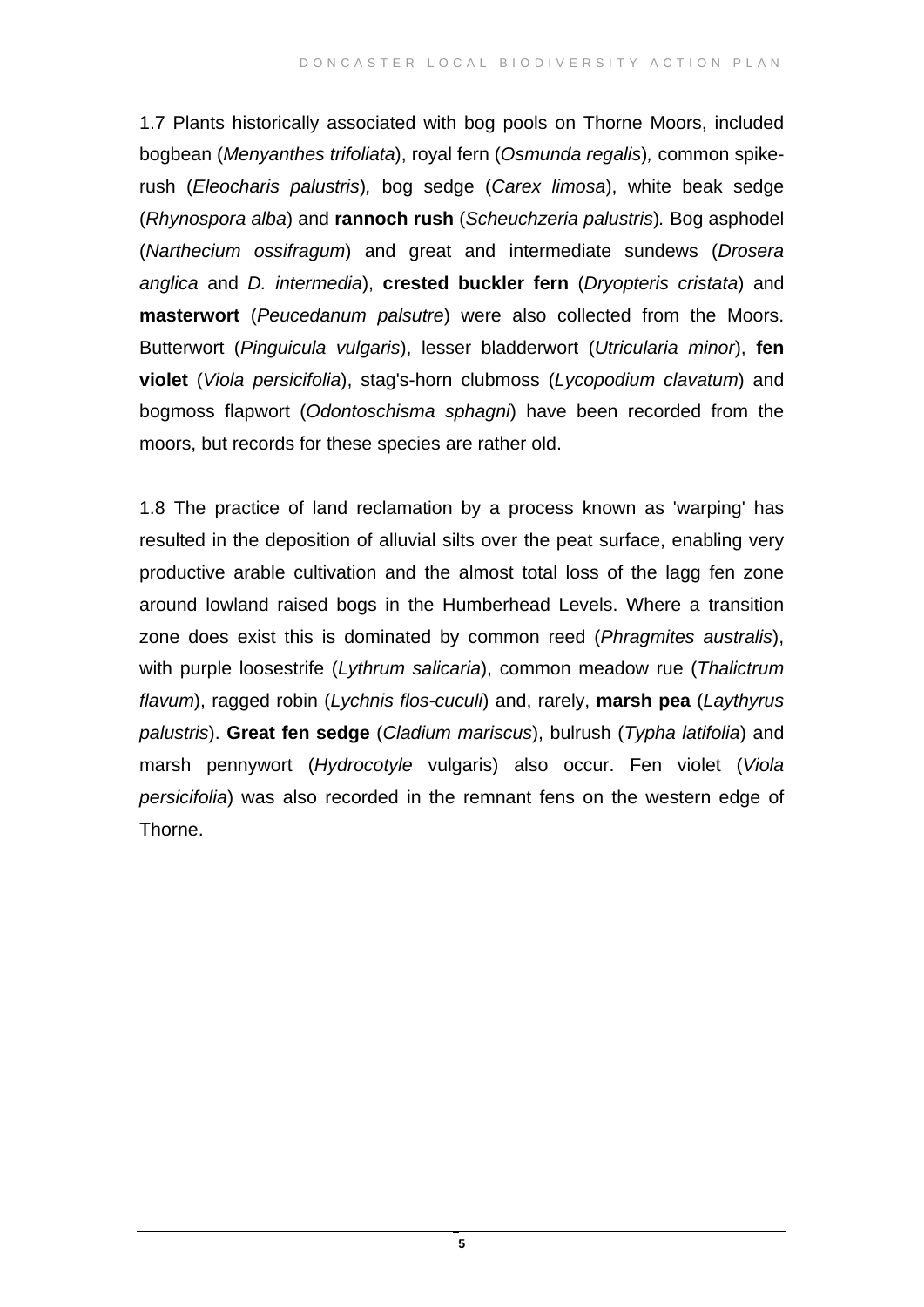1.9 Lowland raised mires support a range of distinctive plants and animals including many wetland birds and invertebrates. In excess of 50 Red Data Book (RDB) invertebrate species have been recorded from the Moors (Skidmore 2006). The Moors are notable as the only British localities for the Red Data Book (RDB1) ground beetle (*Bembidion humerale*) and the RDB1 **mire pill beetle** (*Curimopsis nigrita*), both of which are rare throughout Europe. *Phaonia jaroschewskii*, a RDB2 Muscid (known as the 'Hairy canary') has only been recorded in the UK from the Moors. Red Data Book species listed as features of interest on Thorne Moors Site of Special Scientific Interest comprise a snail-killing fly *Dichetophora finlandica*, a cranefly *Ctenophoria atrata*, the flies *Eccoptomera ornata*, *Campsicnemus magius*, *Phalacrocera replicata*, *Phania atriceps*, *Pherbellia grisescens*, *Rhacochlaena toxoneura*, *Helina tetrastigma*, *Stratiomys potamida* and *S. singularior*, the midge *Dixella serotina*, the shorebugs *Micracanthia marginalis* and *Saldula fucicola*, the ground beetles *Dromius longiceps* and *Dromius sigma*, the water beetles *Laccophilus obseletus* and *Hydrochus ignicollis*, the rove beetles *Aleochara inconspicua* and *Scopaeus gracilis*, the reed beetle *Donacia obscura*, **robin's darkling beetle (**Corticeus unicolor), the net-winged beetle *Pyropterus nigroruber*, the bark beetle *Xyleborus dispar*, the weevils *Hypera diversipunctata* and *Omiamima mollina*, the **scarce vapourer moth** (*Orgyia recens*), plume moth (*Bankesia douglasii*) and moth *Buckleria paladum*, **mud water snail** (*Lymnaea glabra*), and white-faced darter dragonfly (*Leucorrhinia dubia*). *Bembidion humerale*, the mire pill beetle, snail-killing fly *Dichetophora finlandica*, 'hairy canary' fly, scarce vapourer, net-winged beetle *Pyropterus nigroruber, the* flies *Eccoptomera ornata, Helina tetrastigma* and *Xylomyia marginata,* scuttle fly *Aenigmatias franzi,* cranefly *Erioptera meijerei,* capsid bug *Capsus wagneri* and mud water snail (*Lymnaea glabra)* are all Red Data Book species listed as features of interest on Hatfield Moors Site of Special Scientific Interest. Other rare species of the moors include **large heath** butterfly (*Coenonympha tullia*) (Thorne Moors only)*,* raft spider (*Dolomedes fimbriatus*) (Thorne Moors only), and **bog bush cricket** (*Metrioptera brachyptera*)*.* A recent notable discovery has been the recording of the water beetle *Agabus striolatus* on Inkle Moor.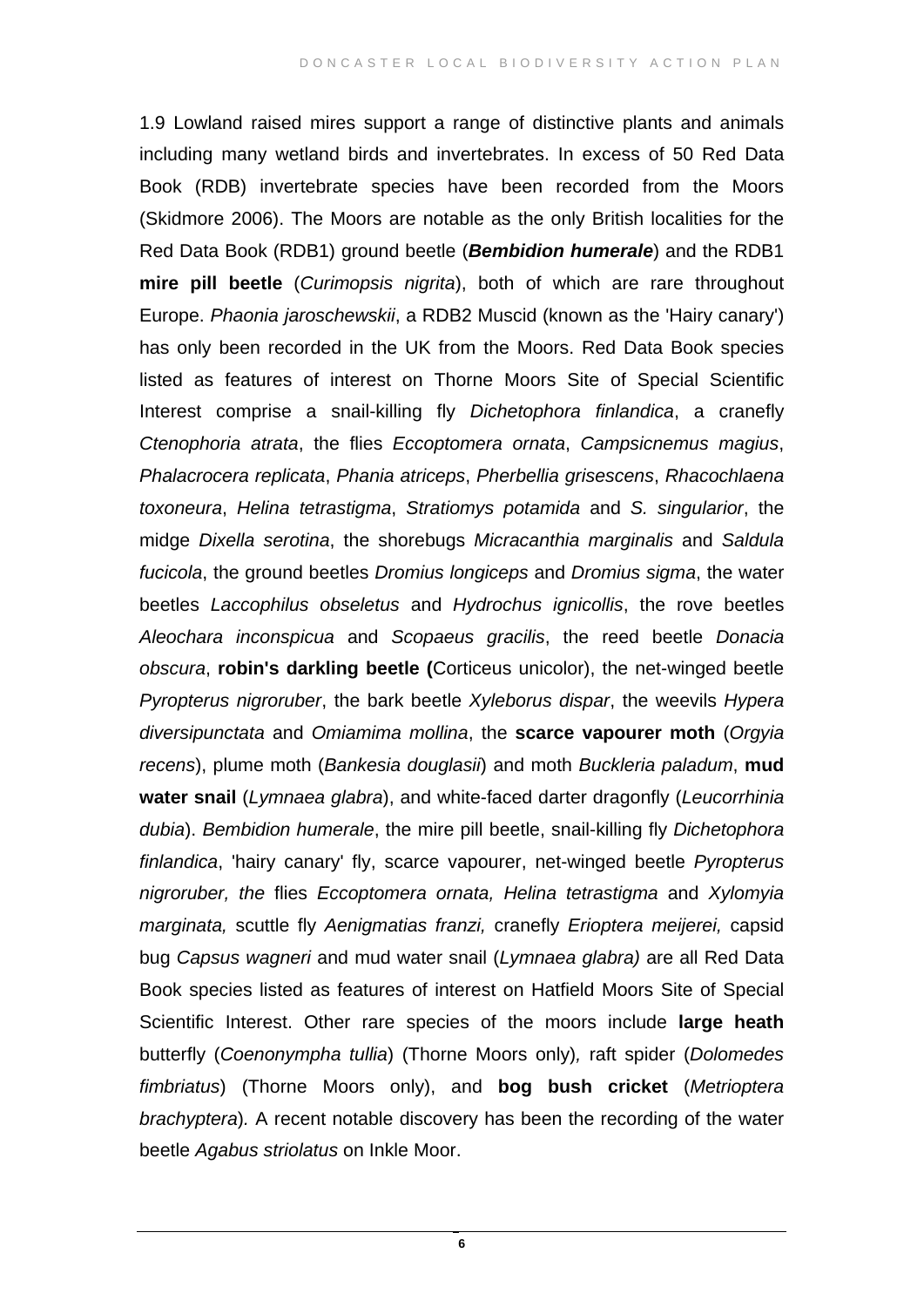1.10 In his recent work 'An Inventory of the Invertebrates of Thorne and Hatfield Moors' (Skidmore 2006), Peter Skidmore identified several distinct habitat categories for invertebrates recorded on the Moors. The number of invertebrate species from this habitat category is given below, together with a summary figure for the number of RDB species, plus the number of additional RDB species recorded only in fossil form in the peat deposits.

#### **Peatland**

1.11 **225** species including 7 RDB species, plus 1 RDB species as a fossil record. This habitat includes acidic moors, bogs and wet peaty heaths and also includes acidic water bodies in such places. This habitat is found on both Thorne and Hatfield Moors. The optimum habitat for one of the national peatland rarities, the 'hairy canary' fly lies at the interface between the mire and peripheral carr woodland and lagg fen.

#### **Wetland**

1.12 **982** species including 7 RDB species, plus 7 RDB species as a fossil record. This includes non-acidic and non-brackish wetlands comprising not only the water bodies themselves but also marsh and fens, which are neither acidic nor strongly saline.

#### **Brackish**

1.13 **50** species including 2 RDB species. This habitat includes estuarine and at least slightly saline wetlands. The richest brackish marsh on Hatfield Chase is located around Bell's pond on the western edge of Thorne Moors. Insects collected in 1837 and 1841 clearly indicated a saline influence in this locality. It has frequently been argued that the rich brackish marsh fauna centred on Bell's pond results simply from the saline water pumped out of Thorne Colliery or from the 19<sup>th</sup> Century land-warping programmes. However, a 1837 record of short-winged cone-head (*Conocephalpus dorsalis*) proved otherwise since warping here commenced only after 1861 and the colliery was sunk much more recently (after 1900) (Skidmore 2006). Whilst the sediments beneath the peat do not provide evidence for estuarine influence, there is some evidence of 'halobionts' in the fossil beetle faunas from Thorne and Hatfield Moors. The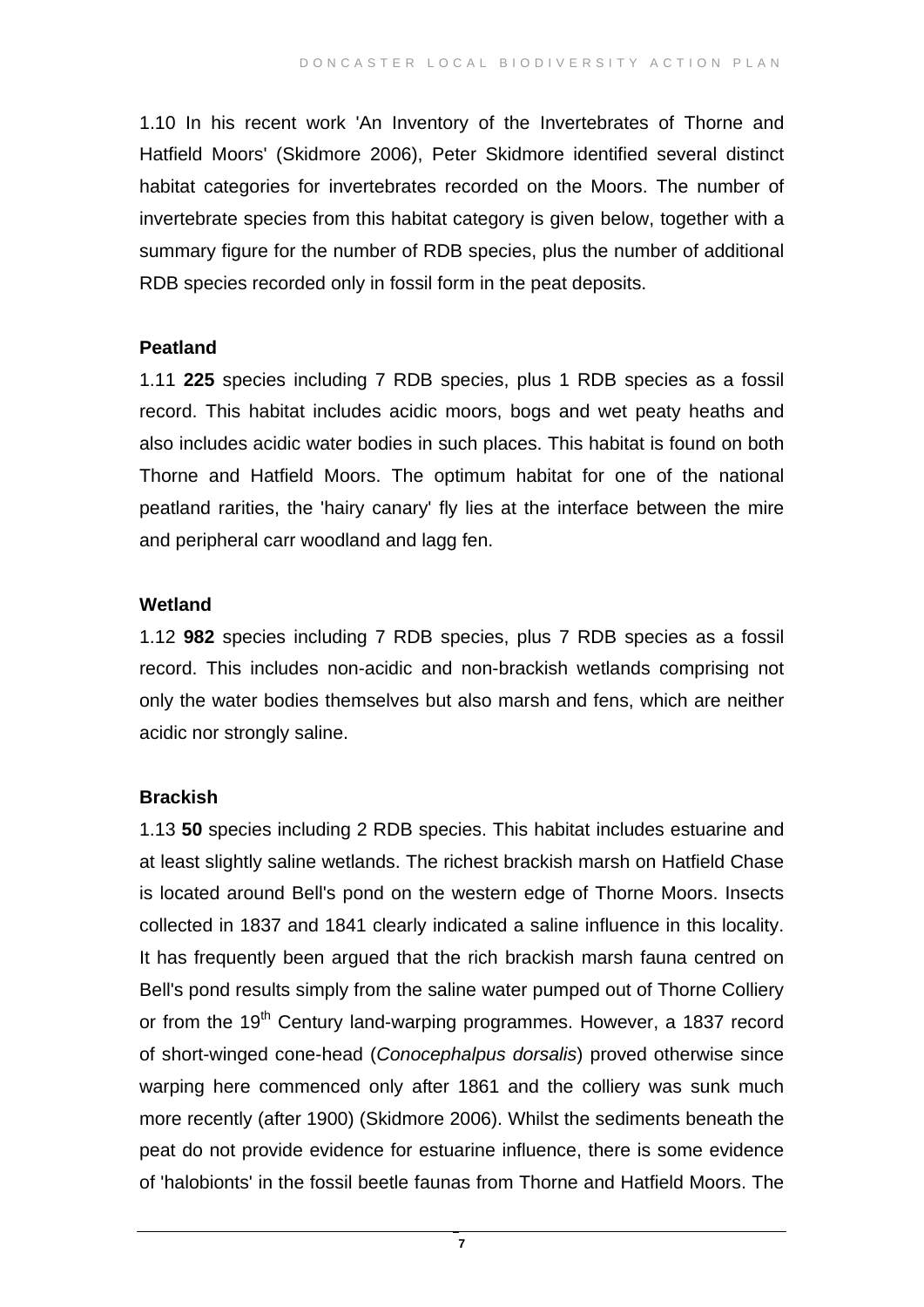saline influences around Bell's Pond were no doubt enhanced by the pumping of saline waters from the colliery working, and from the warping.

#### **Woodland, trees and saproxylic fauna**

1.14 **1428** species including 5 RDB species, plus 15 RDB species as a fossil record. This habitat includes dead wood, woodlands, hedgerows and other wooded habitats. Lindholme Island in the middle of Hatfield Moors supports one of the very few remaining stands of old oak (Quercus) trees in the Humberhead Levels. The diversity of living (as opposed to fossil) saproxylic beetles is particularly high and Hatfield and Thorne combined have, possibly, the greatest diversity of these species for any site in Yorkshire recorded to date. Alder and willow carr is the tree-dominated habitat of the lagg-fen and carr-land zone around raised mires. This subset of the woodland habitats is home to 118 species including 2 RDB as a fossil record only. Scots Pine specialist invertebrates includes 45 species, of which 2 are RDB species found as fossil records. Documentary reports from the  $17<sup>th</sup>$  Century included references to 'elderly local inhabitants' who could remember seeing large dead standing **Scots pine** (P*inus sylvestris)* on Hatfield Moor. It therefore appears that up to the reign of Elizabeth I scattered old pines occurred widely across Hatfield Chase, but by the time of the Civil War they were virtually gone. (Skidmore 2006). The strain of Scots pine on Hatfield Moors requires research. It has, presumably undergone hybridisation with alien pines which have periodically been planted in the vicinity, but it seems likely that the existing trees have continuous genetic links with the original native stock. Today, Thorne Moors is virtually bereft of conifers.

#### **Arable farmland**

1.15 **13** species. This includes the very productive arable land that is located on the warp land and has been used to grow a variety of crops, particularly potatoes then flax and cereals.

#### **Dry grassland and heathland**

1.16 **353** species including 2 RDB species. It was heathland that originally gave Hatfield its name. Very extensive areas of blown sand, locally forming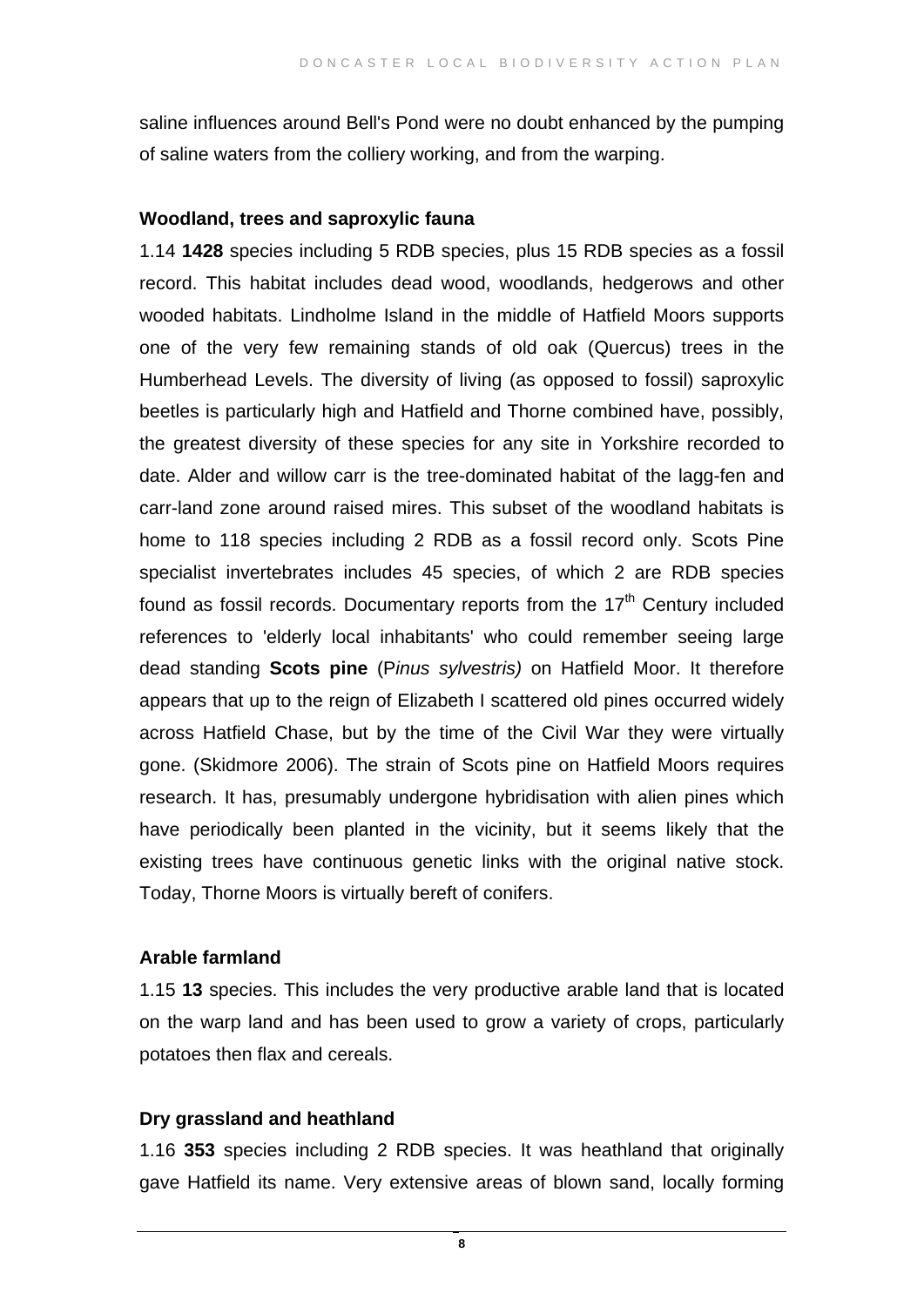dunes, were recorded by de la Pryme in 1701. Such features are being created today as a bi-product of extensive sand and gravel quarrying on the western and southwestern margins of Hatfield Moors. Herb-rich grassland, 'with a strong calcareous element in its flora and fauna, a result of the limestone component in the underlying last glacial deposits' is a feature of the Lindholme moraine or Lindholme Island. The invertebrate fauna of dry grassland and heathland is decidedly richer at Hatfield Moors than at Thorne.

#### **Non-specialists**

1.17 Species include 5 RDB species. These are Invertebrates that occur in a wide range of wooded-to-open or dry-to-wet habitats.

**Synanthropic invertebrate fauna** (species associated with man)

1.18 **26** species, none of which are notable species**.** 

1.19 Over seventy species of breeding bird are found, including **nightjar** (*Caprimulgus europaeus*), **nightingale** (*Luscinia megarhynchos*), long-eared owl (*Asio otus*), **teal** (*Anas crecca*), **whinchat** (*Saxicola rubetra*), **water rail** (*Rallus aquaticus*), **curlew** (*Numenius arquata*) and **woodlark** (*Lullula arborea*)*.* Hobby (*Falco subbuteo*), **hen harrier** (*Circus cyaneus*)*,* **merlin** (*Falco columbarius*)*,* **kingfisher** (*Alecdo atthis*), **lapwing** (*Vanellus vanellus*), **snipe** (*Gallinago gallinago*), **shelduck** (*Tadorna tadorna*), **tree pipit** (*Anthus trivialis*), great spotted woodpecker (*Dendrocopos major*), **green woodpecker** (*Picus viridis*), **twite** (*Acanthis flaviostris*) and sparrowhawk (*Accipter nisus*) are also present. **Common toad** (*Bufo bufo*) and **common frog** (*Rana temporaria*), **smooth newt** (*Triturus vulgaris*), **common lizard** (*Lacerta vivipara*), **grass snake** (*Natrix natrix*) and **adder** (*Vipera berus*) are found on Thorne and Hatfield Moors. **Great crested newt** (*Triturus cristatus*) is also found on Thorne Moors. Also present are **water vole** (*Arvicola terrestris*)*,* **brown hare** (*Lepus europaeus*)*,* fox (*Vulpes vulpes*), **roe deer** (*Capreolus capreolus*) and **red deer** (*Cervus elaphus).*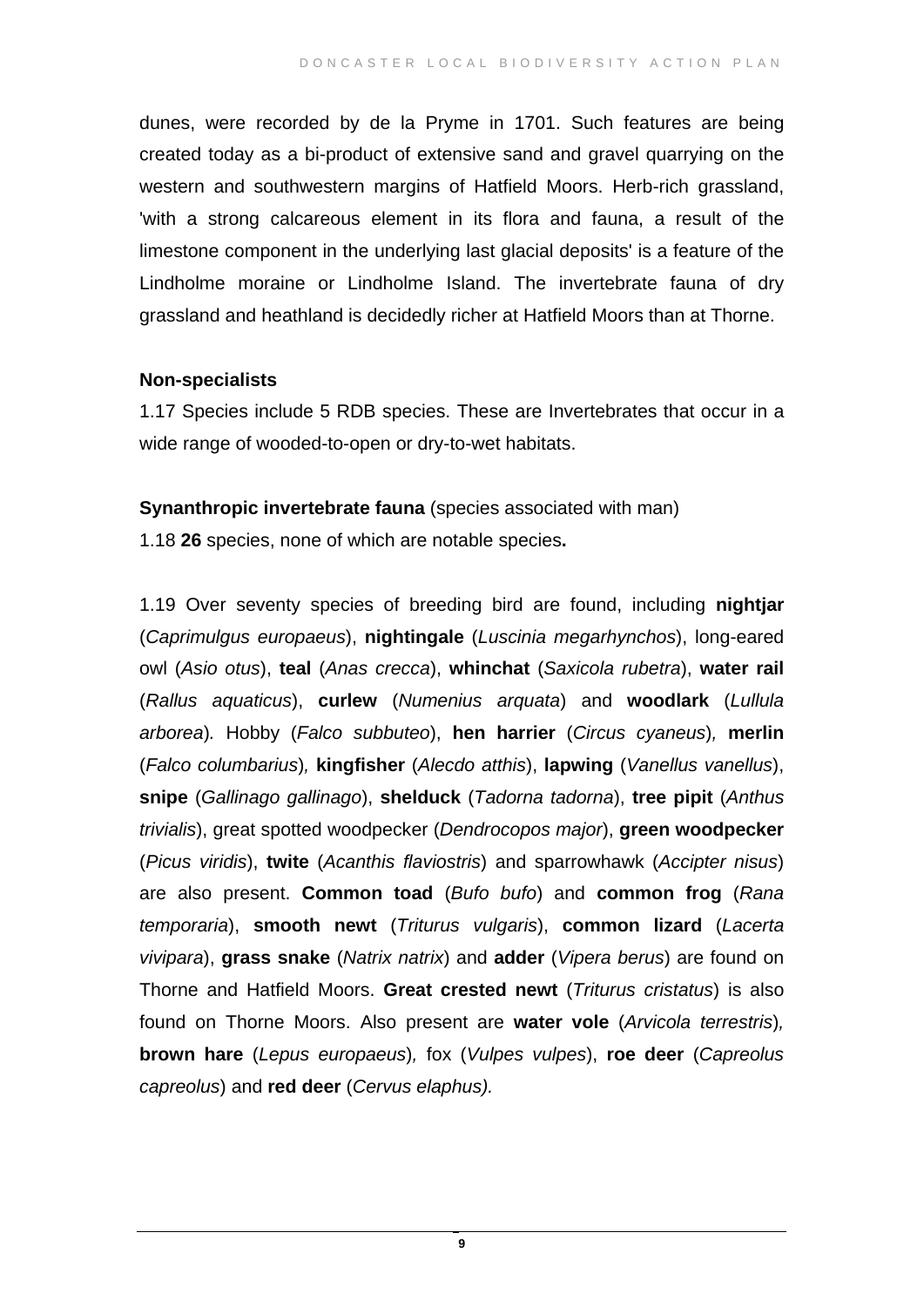1.20 The Moors constitute an important archaeological site, as the peat preserves both human history and indicators of climatic change such as pollen, plant and invertebrate remains. Notable finds include the Bronze Age Trackway on Thorne Moors and the recent discovery in October 2004 of a Neolithic Trackway near Lindholme on Hatfield Moors. Ancient features of Thorne Moors, for which no records exist for Hatfield Moors, were deep peat pools, called 'wells' or 'pits'. It appears that these could remain unchanged for centuries and were often steeped in local folklore. Prehistoric ritual human sacrifices into such pools have been recorded and Hatfield Chase is the most important area in England for such bodies. Over a hundred 'wells' formerly existed on Thorne Moors. (Skidmore 2006). Archaeological information gathered from the Moors is extensive but requires further collation and research.

#### **2. National status**

2.1 Intact lowland raised bogs are one of Europe's most threatened habitats. They once occurred throughout the UK in flat low-lying locations or basins. Since the start of the 19<sup>th</sup> Century the extent of primary, active lowland raised mire has decreased by 94%, to just 6000ha.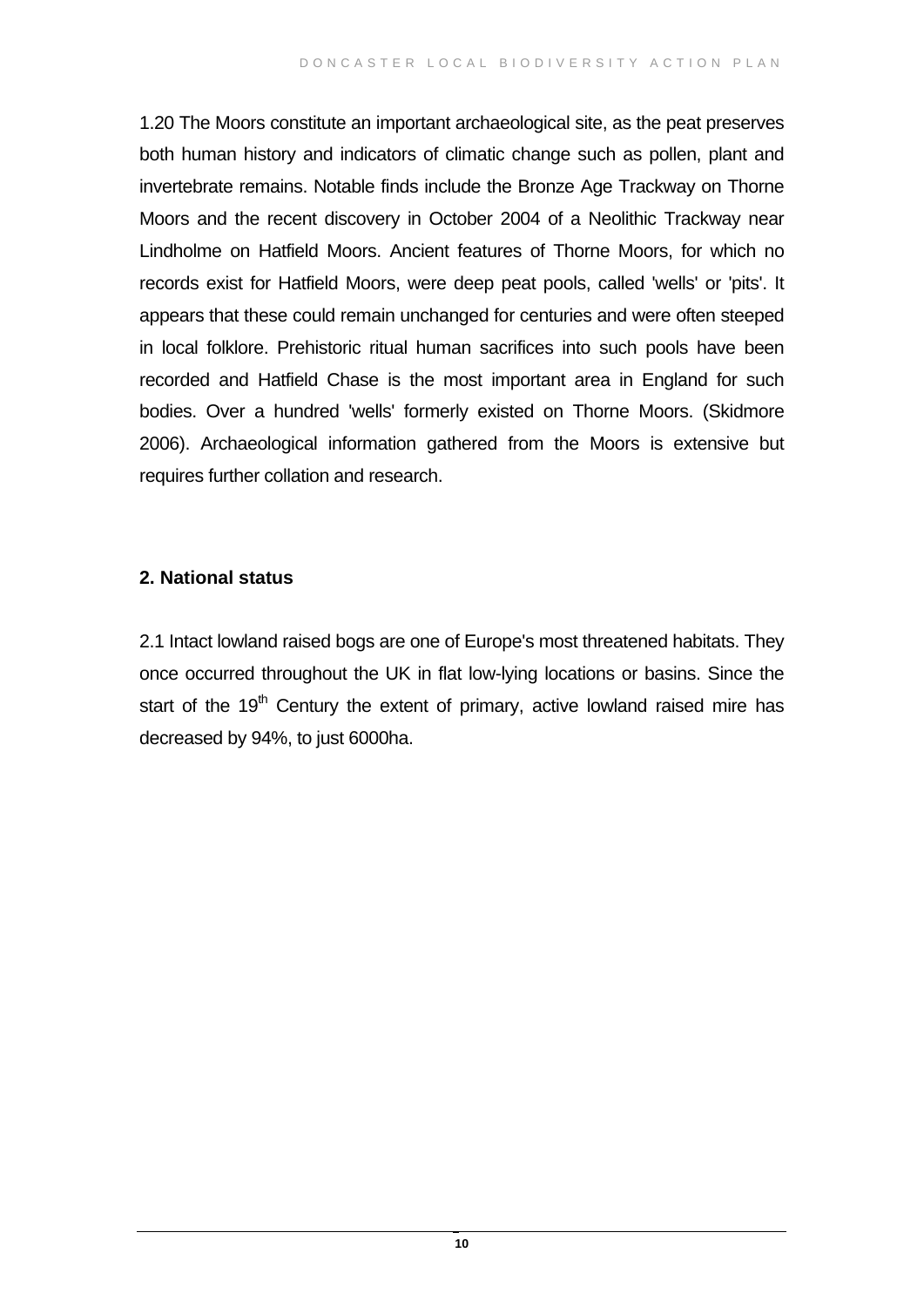#### **3. Local status**

 $\overline{a}$ 

3.1 On Hatfield Moor, the total area of peat is calculated to be 1207 ha. This excludes the areas stripped for gravel working, and the area of the factory hard standing. Within the Doncaster Borough, the total area of peat soils on Thorne Moors is 1227 ha. This figure excludes Inkle Moor and Bell's Pond, as these are considered to be fen rather than mire areas. This figure does include the 74 ha of Will Pitts Wood but this area is unlikely to revert to active raised mire in the short-to-medium term. These peat soil habitats are considered to be degraded lowland raised mire, which, with appropriate restoration and the correct management, has the capacity to revert to active peat growth. Of the 1227 ha total for Thorne, the 'Dutch Canals' area represents the best mire habitat and may be actively accruing peat. The Dutch Canals lie in the central to southwestern quadrant of Thorne Moors and cover an area of 70 ha, of which approximately half is baulks, drains and tracks. Therefore the total area of potentially active mire covers only 30-35 ha. There is an additional 406 ha of peat soils in the East Riding of Yorkshire and 257 ha in the North Lincolnshire parts of Thorne Moors. These represent degraded mire habitat. The previously much greater extent of lowland raised mire has been subject to approved commercial peat extraction for a number of years, until recent application of the Habitats Regulations<sup>[2](#page-12-0)</sup> has enabled much of the extant permissions to be reconsidered in terms of their impacts on the important wildlife features of these European wildlife sites.

3.2 The low-lying and exceptionally level topography of the Humberhead Levels has been created by lacustrine deposits from 'Lake Humber,' which was impounded by a glacier at the mouth of the Humber. The lake covered much of the Humberhead Levels area towards the end of the last glaciation. Rising sea level and increased runoff as a result of forest clearance over the last 5000 years led to the formation of peat. Peat is composed of partially decomposed plants that have accumulated in areas that were permanently waterlogged where the normal processes of decomposition could not take

<span id="page-12-0"></span> $^2$  Conservation (Natural Habitats, &c.) Regulations 1996 (most commonly referred to as the 'Habitats Regulations').'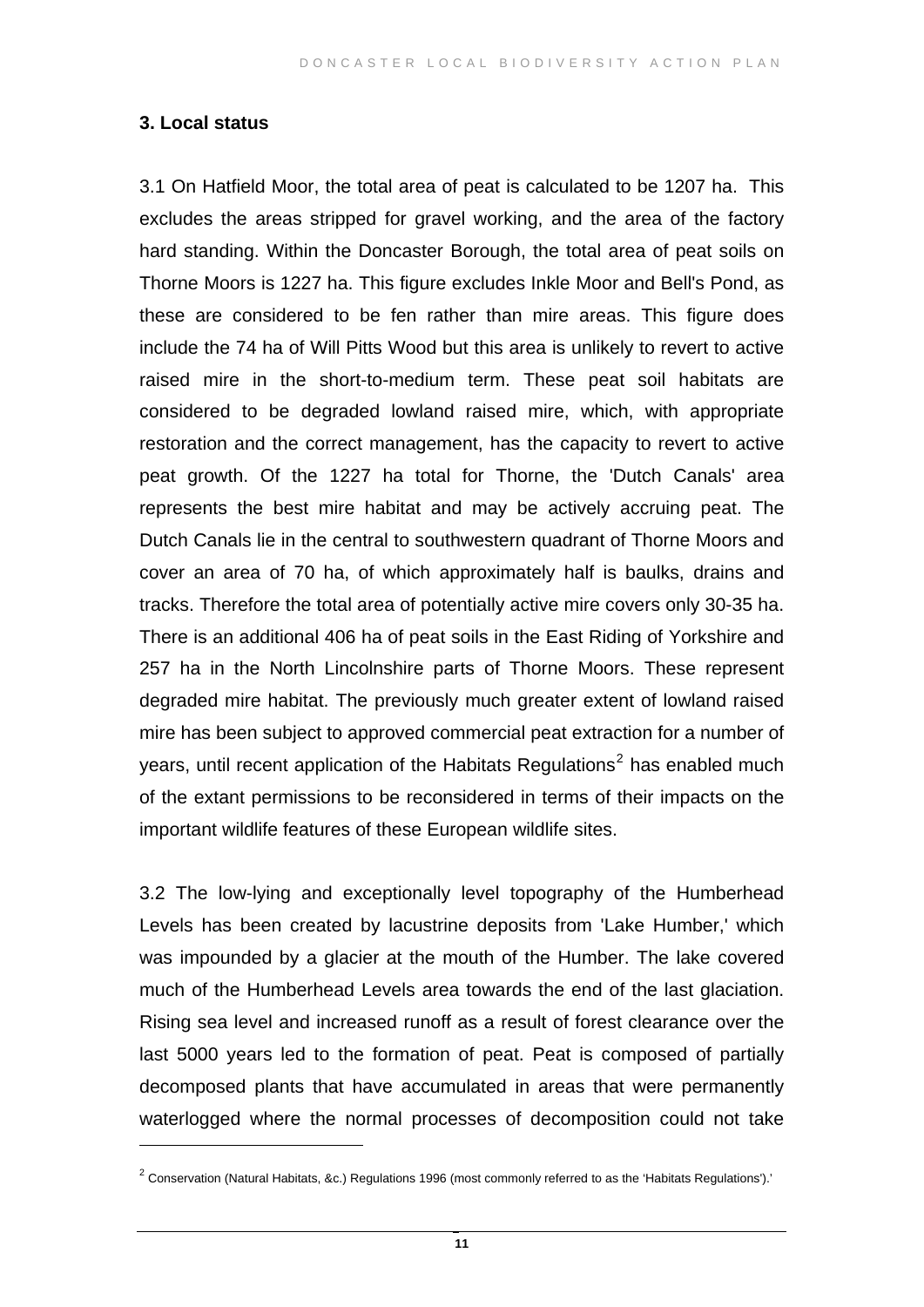place (Buckland & Smith 200[3](#page-13-0)<sup>3</sup>). Raised mires such as Thorne, Crowle and Goole Moors, and Hatfield Moors were created by the raised water levels allowing the build up of S*phagnum* moss. As the mire grew, the plants became more reliant upon nutrient-poor rainfall.

3.3 Thorne Moors once supported an extensive mosaic of hummock and hollow topography of NVC M2 and M18 mire but now these habitats occur in only isolated fragments. Elements of M20 mire are associated with the drier fringes of the remaining fragments of M18 mire. The site supports areas of wet heath but much of the land surface is still bare peat following the recent partial cessation of peat milling. Some areas are still thought to be active and are being dealt with by the Review of Consents under the Habitats Regulations<sup>[4](#page-13-1)</sup>. Provided appropriate water levels can be reinstated, the bare areas are capable of regeneration of wet heath but the prospects for the reestablishment of bog vegetation is less certain.

3.4 These raised mires have long been exploited for fuel and animal bedding. Until very recently they were exploited for horticultural use. Commercial peat cutting began on Thorne Moors in the 1880s but the methods used were such that large areas were left undrained between cutting episodes. This allowed plants and animals to recolonise. Once the use of peat in gardening became widespread, advances in technology followed which enabled efficient drainage and machines were developed which were able to strip peat over large areas. In consequence most of the Moors have been stripped of all but a metre or two of peat and in many places the underlying sands and gravels or Lake Humber clay-silts have been breached.

3.5 Many of the outer fringes of the lowland raised mires, including much of Thorne Moors, have been extensively drained and improved for agriculture. These edges, which would normally support a type of lagg fen vegetation, have

 $\overline{a}$ 

<span id="page-13-0"></span> $^3$  Buckland, P.C. and Smith, B.M. (2003) Equifinality, Conservation and Origins of Lowland Raised mires. The Case of Thorne and Hatfield Moors. Thorne & Hatfield Moors Papers 6: 30-51

<span id="page-13-1"></span> $^4$  Conservation (Natural Habitats, &c.) Regulations 1996 (most commonly referred to as the 'Habitats Regulations').'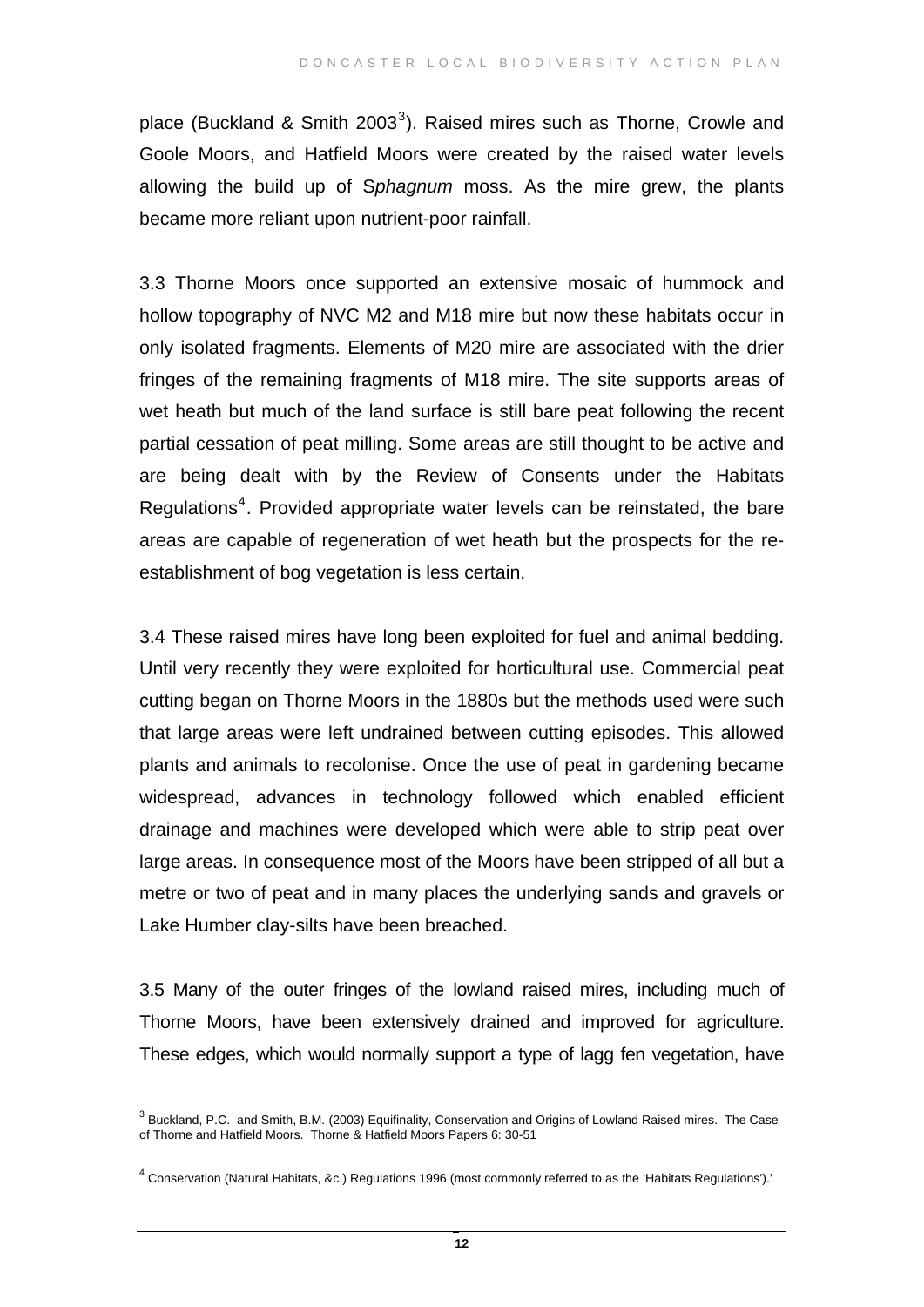been taken into arable cultivation. The practice of warping (deliberate and managed flooding of meadows with silt-laden tidal river waters by means of a specially constructed drain network) obliterated the ancient semi-natural soils and vegetation over much of the peatland levels. Warping began around Thorne in 1860 (Limbert 1987) but is no longer practiced. The drains remain and are primarily used for land drainage and, more recently, as a means of providing water for spray irrigation. This drainage, stripping, and removal of edge habitats has affected the way in which water can be retained, so that in many cases the conditions necessary for peat to form are no longer present.

3.6 The land was acquired in 1994 by English Nature (now Natural England). A legal agreement was completed in 2002 between English Nature and the major peat operator in relation to Thorne and Hatfield Moors. The major period of peat milling on Hatfield Moors was 1987-2004 and on Thorne Moors between 1988- 2001. (Skidmore 2006). A legal agreement requires the landowner, in close collaboration with Natural England, to initiate works that will restore the moors and return them to a raised bog that is actively accruing peat. Current workings are now restricted to two areas of Hatfield Moor. Negotiations between the landowner and the Local Authority are currently taking place, under the provisions of the Habitats Regulations, with the aim of modifying permissions to ensure that no further peat will be extracted from the site, while at the same time allowing for the restoration, reclamation and aftercare to take place on the areas of the moors affected by the peat extraction. Under the planning permissions, there is a requirement to produce a restoration plan. One exists for Thorne but not for Hatfield Moors.

3.7 In terms of the invertebrate fauna the wetland invertebrate species have fared better on Thorne Moors than on Hatfield. Fossil invertebrate evidence seems to indicate that Hatfield Moors has experienced much greater, and more sustained, habitat desiccation than Thorne Moors but recent sand and gravel extraction on the western margins is re-introducing wetland habitats. Hatfield Moors is not merely an ecologically poorer version of Thorne. The two moors were (ecologically) very different, the disparity going right back to the Bronze Age. - (Skidmore 2006)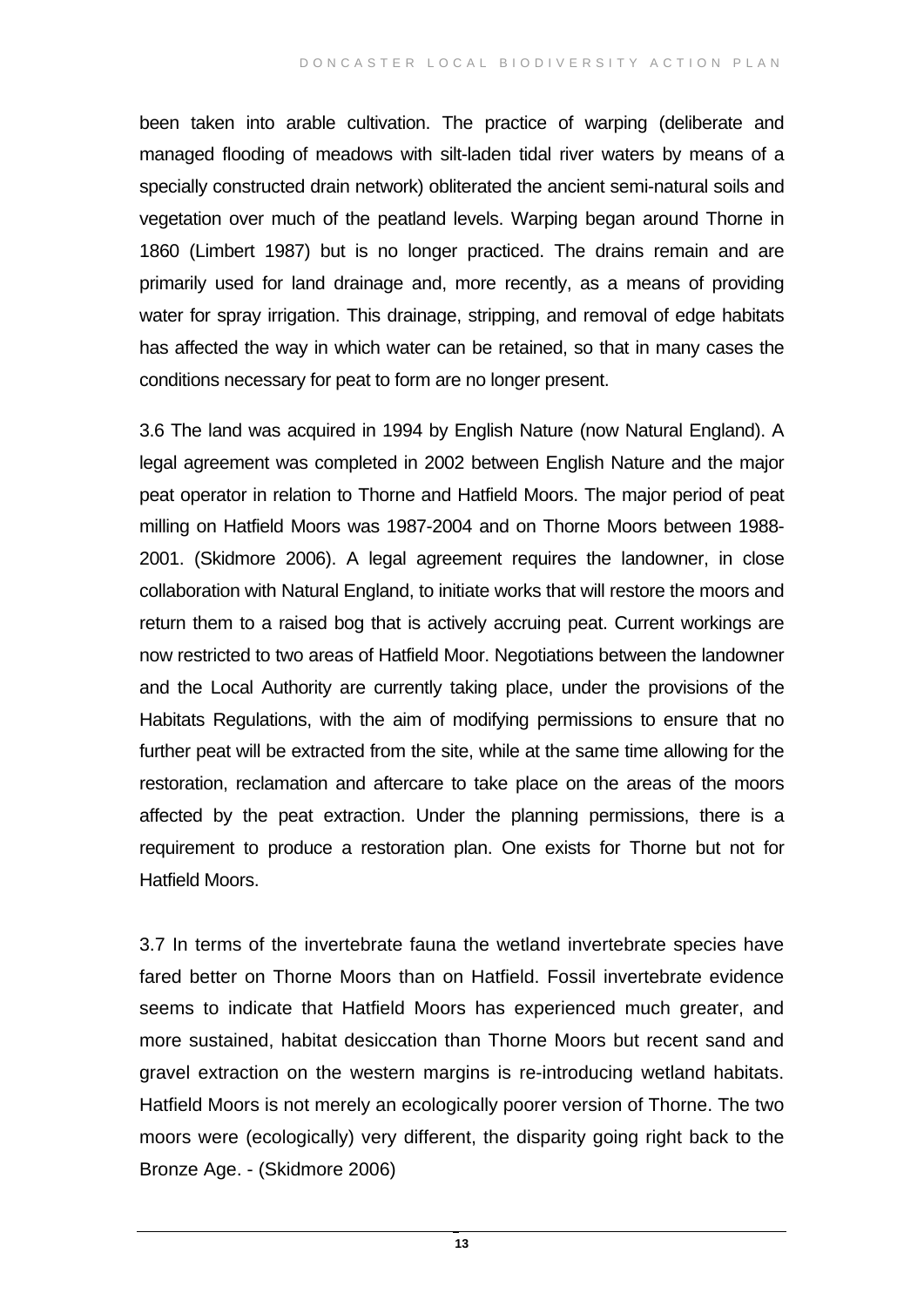#### **4. Legal status**

4.1 Much of the remaining peatland of Thorne and Hatfield Moors has been notified as a Site of Special Scientific Interest (SSSI), Special Protection Area (SPA) and Special Area of Conservation (SAC) and forms the Humberhead Peatlands National Nature Reserve (NNR). They qualify as Wetlands of International Importance under the terms of the Ramsar Convention. The area known as Bell's Pond is included within the SSSI, SPA and SAC boundary but is not included within the NNR

4.2 Both active and degraded raised mires are listed in Annex 1 of the EC Habitats Directive. In 1992 the European Community adopted Council Directive 92/43/EEC on the Conservation of natural habitats and of wild fauna and flora (EC Habitats Directive). This is the means by which the Community meets its obligations as a signatory of the Convention on the Conservation of European Wildlife and Natural Habitats (Bern Convention). The provisions of the Directive require Member States to introduce a range of measures including the protection of species listed in the Annexes, to undertake surveillance of habitats and species and to produce a report every six years on the implementation of the Directive. The 189 habitats listed in Annex I of the Directive and the 788 species listed in Annex II, are to be protected by means of a network of sites, known as Natura 2000 sites.

4.3 Some areas of warp land, wetlands and remnants of lagg fen around the edge of the moors are locally designated as Sites of Scientific Interest (SSIs). These include; Jones Cable (SSI 9.18), Whittaker's Plantation (SSI 9.21), Lindholme Hall (SSI 9.40b), 9.40c Old Oil Well Site (SSI 9.40c), 9.40d Hatfield Moor West (SSI 9.40d), 9.40e Hatfield Moors East (SSI 9.40e) and candidate SSI Thorne Colliery (SSI 9.44).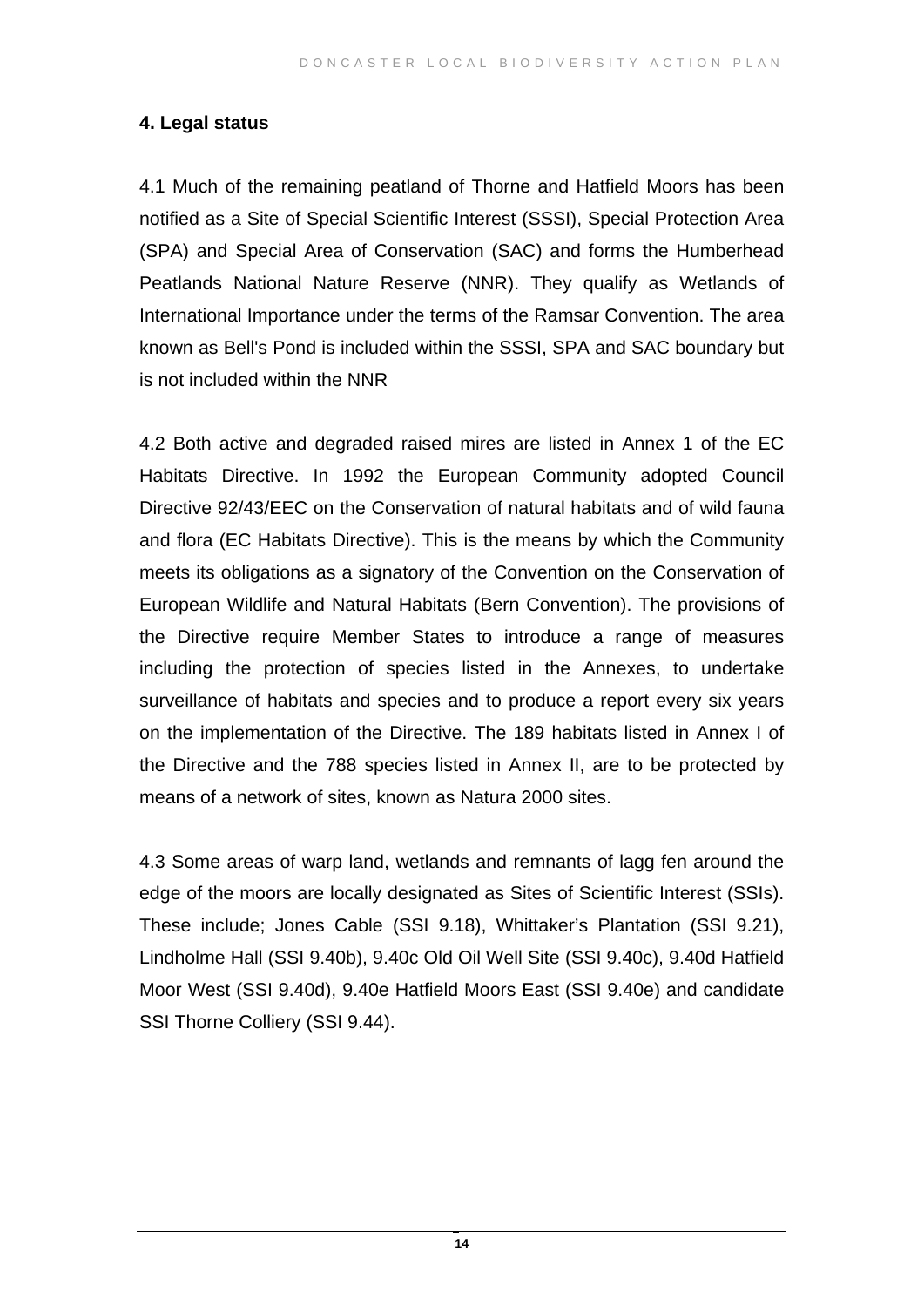4.4 The Countryside and Rights of Way Act 2000 (CROW Act) gave people new rights to walk on areas of access land. All of this access land lies within Natural England's Thorne Moors, part of the Humberhead Peatlands NNR. Natural England also plans to dedicate a further 2328 hectares of the NNR as Access Land by 2007. The Open Access Management Plan for the Borough's access land aims to improve and create access to the new areas of Access Land and to promote and encourage responsible use of the land. It makes recommendations for a 5-year programme of access improvements (both physical and intellectual).

#### **5. Links to associated habitats & species**

5.1 The Lowland Raised Mire habitat action plan is linked to the following Habitat Action Plans:

- Lowland Heathland/ Acid Grassland Mosaic (HAG)
- Rivers, canals, oxbows, major streams and subsidence wetlands (RCF)
- Minor streams, springs, fens, flushes, mires and fenny fields (SFM)
- Marshes and swamps, lakes and ponds, ditches and drains (MLD)
- Reedbeds (RB)
- Neutral and wet grassland (NWG)
- Wet woodland (WW)

5.2 **'A Species Audit of Doncaster Borough'** has been produced as part of the Doncaster Local Biodiversity Action Plan. Species highlighted in bold within the Habitat Action Plans are identified within Doncaster's Species Audit and are conservation priorities. The Audit identifies **77** species associated with Lowland Raised Mire. This relatively low number is an indicator of the need for further research, rather than a true reflection of the importance of these habitats to species of conservation concern.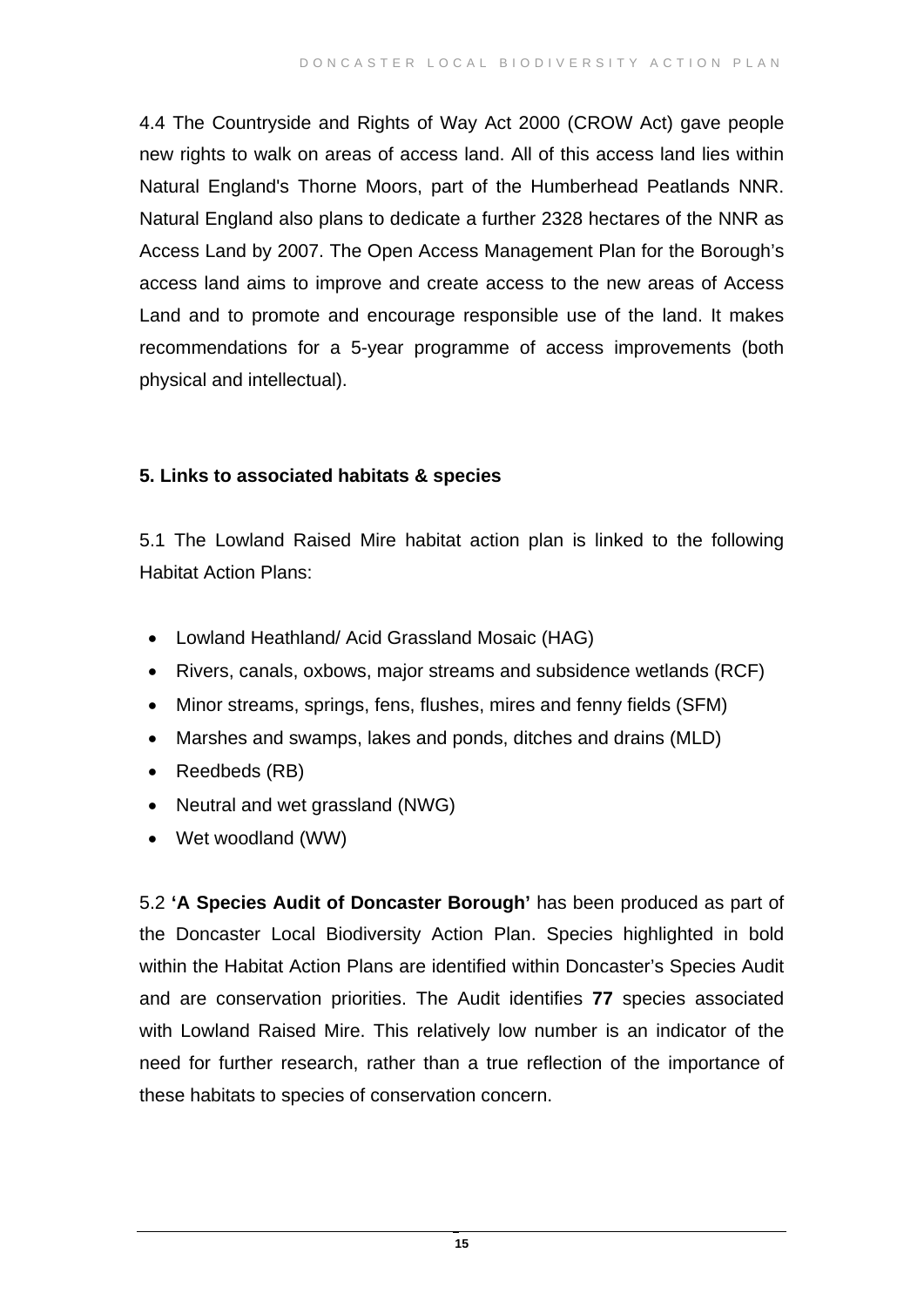#### **6. Current factors causing loss or decline**

6.1 Peat extraction has severely damaged large areas of lowland raised mire on Thorne and Hatfield Moors. Extraction from the majority of the site has now ceased, but some areas are still to be assessed under the requirements of the Habitats Regulations<sup>[5](#page-17-0)</sup>. Work on this complicated issue is ongoing. Paleoenvironmental records (such as pollen records) in the peat are lost once vegetation has been removed and the peat has dried out.

6.2 The irreplaceable nature of peat is not reflected in the low price that is paid for peat products. Cessation of peat milling at the Humberhead Peatlands may unfortunately, mean that foreign lowland mires come under threat because there is still demand for peat from the horticultural industry.

6.3 Extraction of the minerals that lie below the peat has the potential to affect the already-damaged mire (for example coal extraction may affect the future of Thorne and Hatfield Moors with the proposed re-opening of Hatfield colliery and possible continuation of seams beneath the Moors). Whilst some of these activities may already be 'licensed' by permitted development rights, an 'Appropriate Assessment' may still be required to ensure that the development does not adversely affect the Moors. Widespread subsidence of the surface of the Moors could result in the already-depleted bog 'dome' dropping below the water table. This threatens to cause the surface to be deeply inundated. This would drown-out the ombrotrophic rain-fed bog habitats and result in the loss of faunal species that these unique habitats support. Effectively managed, however, any lowering of the ground surface could be to the advantage of regeneration of other wetland habitats.

6.4 The adjacent land use affects the nature conservation interest of particular features of the moors. When raised mire and fen, which needs high water tables, is surrounded by actively drained, intensively managed farmland, it is difficult to maintain the requisite amount of water on site. This is particularly

 $\overline{a}$ 

<span id="page-17-0"></span><sup>&</sup>lt;sup>5</sup> Conservation (Natural Habitats, &c.) Regulations 1996 (most commonly referred to as the 'Habitats Regulations').'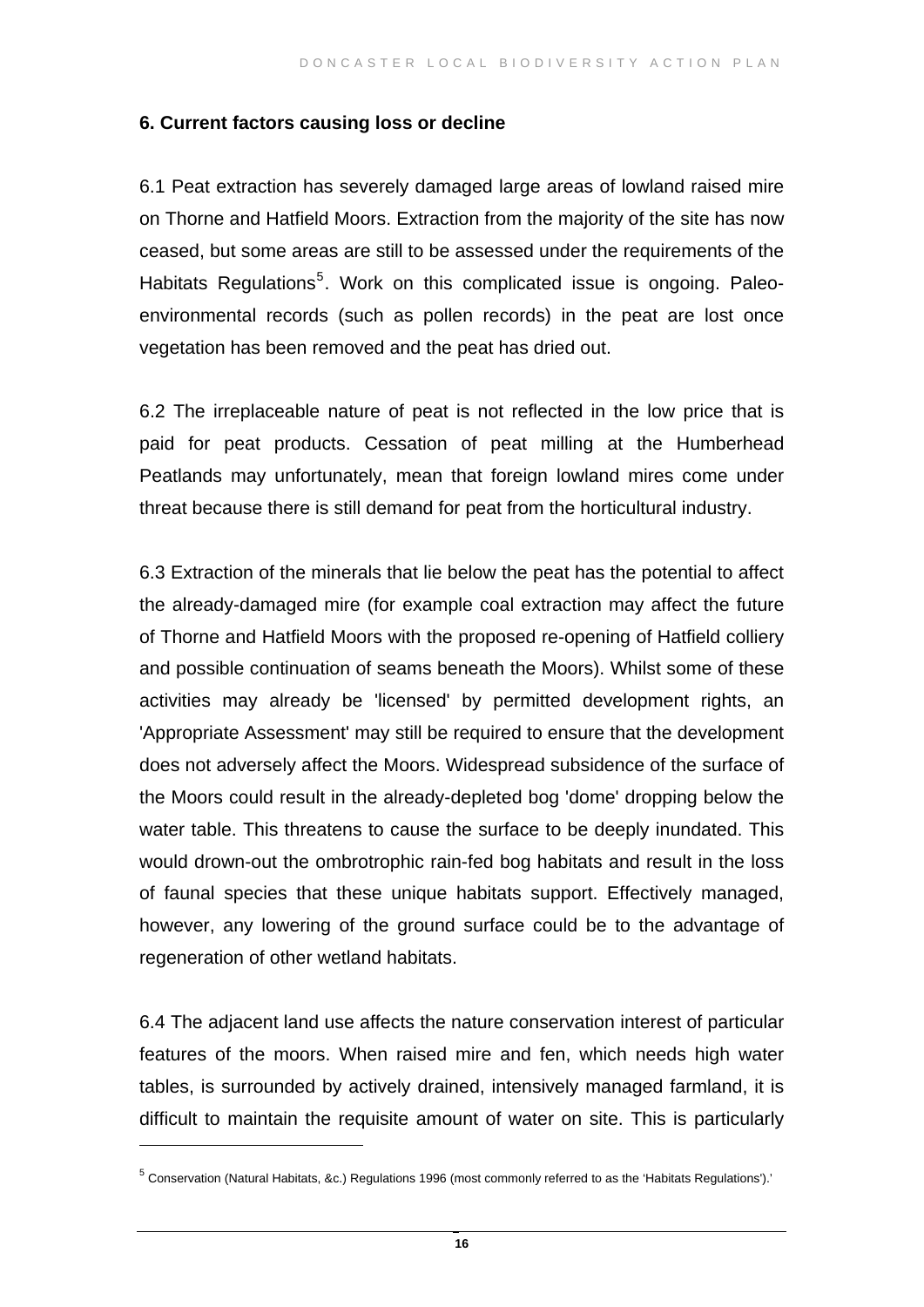important in the case of Thorne and Hatfield Moors, which are surrounded by extensive areas of intensive agriculture.

6.5 Warping - the 'traditional' flooding of the agricultural land around the moors resulted in deep layers of silt overlaying the peat, or the loss of the once extensive lagg fen communities to arable cultivation. Layers of warp can be up to 1m deep.

6.6 The current climate may be warmer and drier than in the time when the lowland bogs were actively forming. Some *Sphagnum* species may have been lost due to climate changes rather than as a direct result of drainage or peat mining (Buckland and Smith 2003). A drier climate may be exacerbating drying-out of mires already affected by drainage. Provided the raised water table can be maintained, underground peat fires (which can burn for many months, particularly in drought periods, and have affected large areas of milled peat and semi-natural vegetation in the past) should be avoided. Rising sea levels may also cause increased salinity of the ground water and affect the drainage of the land.

6.7 Acid deposition and precipitation from air pollution is believed to affect mire vegetation. Continual increase in traffic generally is an issue at the local level and globally. Occasionally specific developments have the potential to have an adverse effect on the important mire habitat that lies within the designated sites of the Doncaster Borough. Any proposals for such developments (either planning applications or development plan documents) should be screened to determine whether or not an Appropriate Assessment is required by the Habitats Regulations $6$ , ensuring that any development likely to cause an adverse effect on the integrity of a European site will not normally be allowed.

 $\overline{a}$ 

<span id="page-18-0"></span> $^6$  Conservation (Natural Habitats, &c.) Regulations 1996 (most commonly referred to as the 'Habitats Regulations').'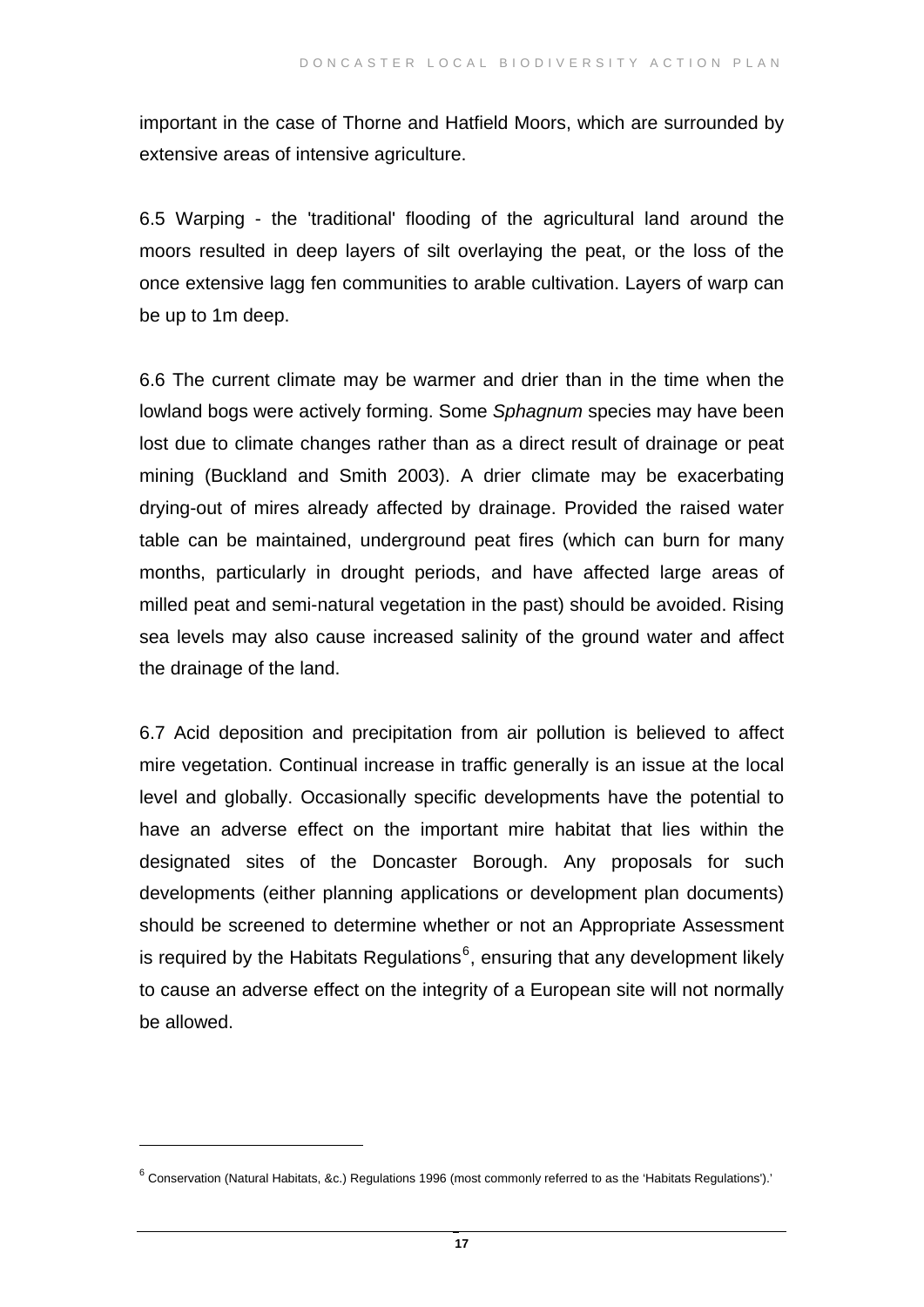6.8 Due to the uncertain nature of its origin, it is not clear whether Bell's Pond is in decline and, if so, what the current threats are. It is likely that any change would be due to alterations in neighbouring land uses.

6.9 To prevent damage to fragile habitats, public access needs to be managed. The National Nature Reserve has a network of accessible trackways. The Peatlands Way, a new long-distance trail takes in both Thorne and Hatfield Moors. The Countryside and Rights of Way Act gives greater access rights to areas of open land but certain restrictions can be applied in order to protect ecological interests. The re-wetted workings and deep drains of the Moors are dangerous and walkers are always advised to stick to way marked walks and other footpaths.

6.10 Genetic purity needs to be maintained if any translocation of species is to take place. Re-introductions can be contentious and require careful and intensive planning and management to ensure success. Introduction of plant material carries with it the risk of unintended introductions of flora and fauna. Vulnerable endemic species may need to be propagated before they are translocated to other parts of the moors.

#### **7. Current local action**

#### **Research & Monitoring**

7.1The Thorne & Hatfield Moors Conservation Forum (THMCF) undertook the most extensive baseline assessment of the invertebrate assemblage in 1990. The Forum also recently commissioned a botanical survey of the Bell's Pond area.

7.2 As a result of proposals to reintroduce the Large Heath butterfly, a survey was undertaken in 2005 by THMCF to establish the validity of unsubstantiated assertions that the species was extinct. (Report in preparation.)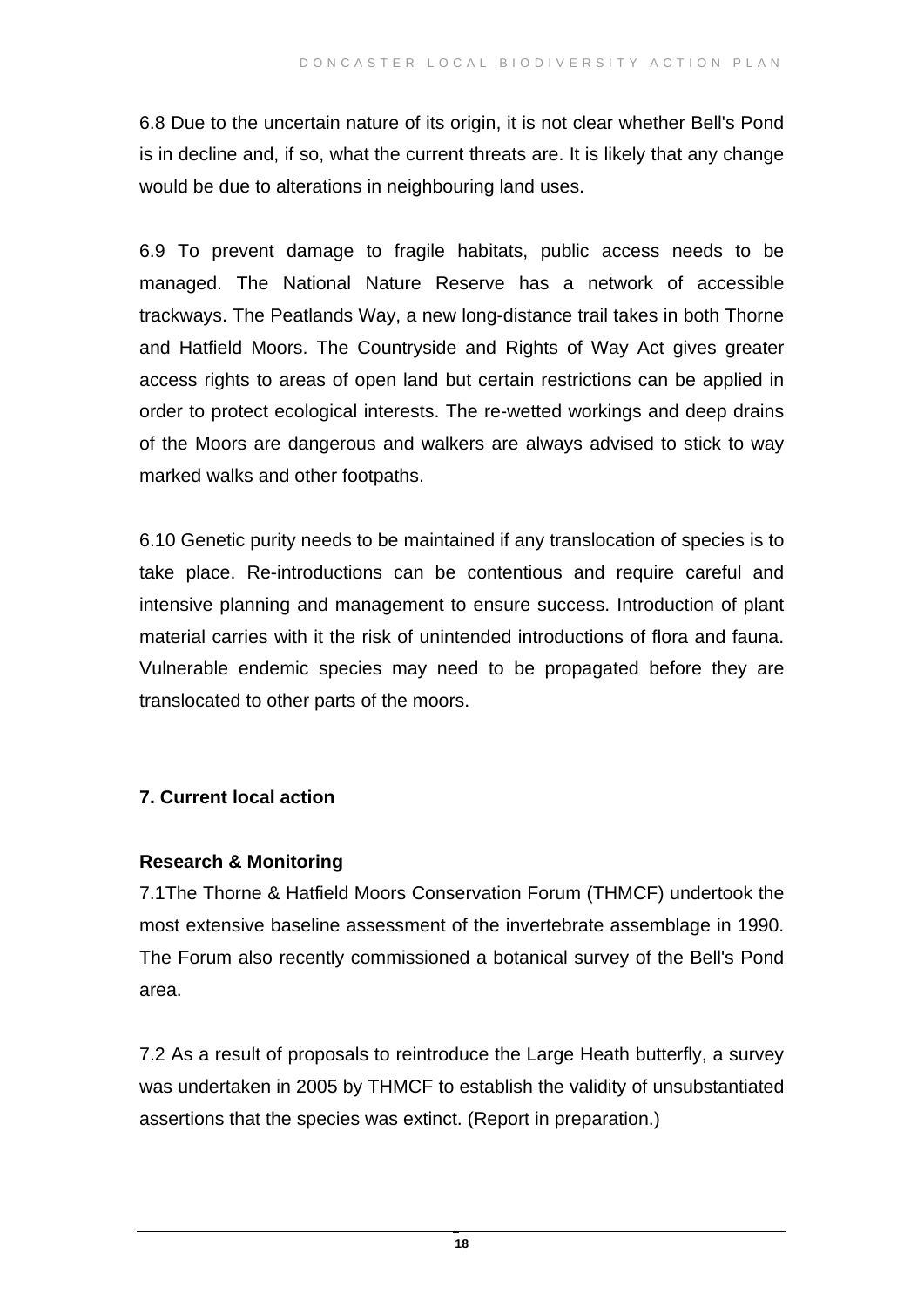7.3 Doncaster's raised mire habitats have been identified as SSSIs, SAC and SPA and Natural England has commissioned a range of surveys with this in mind. A survey of invertebrates on selected areas of Thorne and Hatfield moors has taken place to support restoration work. Nightjars are monitored annually, and reptiles and water voles are being monitored as part of a staff – student project. A deer survey has been commissioned to look at numbers and genetic diversity of the existing population. An invertebrate survey is taking place on selected areas of Thorne and Hatfield Moors to support restoration work and an archaeological survey is supporting the monitoring and restoration of the neolithic trackway. To restore and maintain active peat formation the water table has to be at the correct level; therefore, monitoring of the aquifer water level is regularly carried out. Finally, Natural England, as part of its remit as owner and conservator of the peatlands, has a responsibility to carry out an annual condition survey and vegetation monitoring.

7.4 The Thorne and Hatfield Moors Conservation Forum and (to a lesser extent Doncaster Naturalists' Society) have carried out detailed surveys of both Thorne and Hatfield Moors. Records are kept by members of the Forum and research results have been published in Thorne & Hatfield Moors Papers and will be entered into the Biological Database at the Museum's Local Biological Records Centre.

7.5 Funding from the Big Lottery's Transforming Your Space initiative has enabled the further development of the Biological Records Centre at Doncaster Museum. The biological data collected as part of the project, particularly botanical information for local sites, species and habitats has enhanced the modern dataset. Historical biological information has also been transferred to the database.

#### **Communications & Publicity**

7.6 Natural England provides interpretive leaflets, and runs practical management events aimed at involving local people in the care of lowland raised mires. Volunteer groups carry out management tasks on the moors.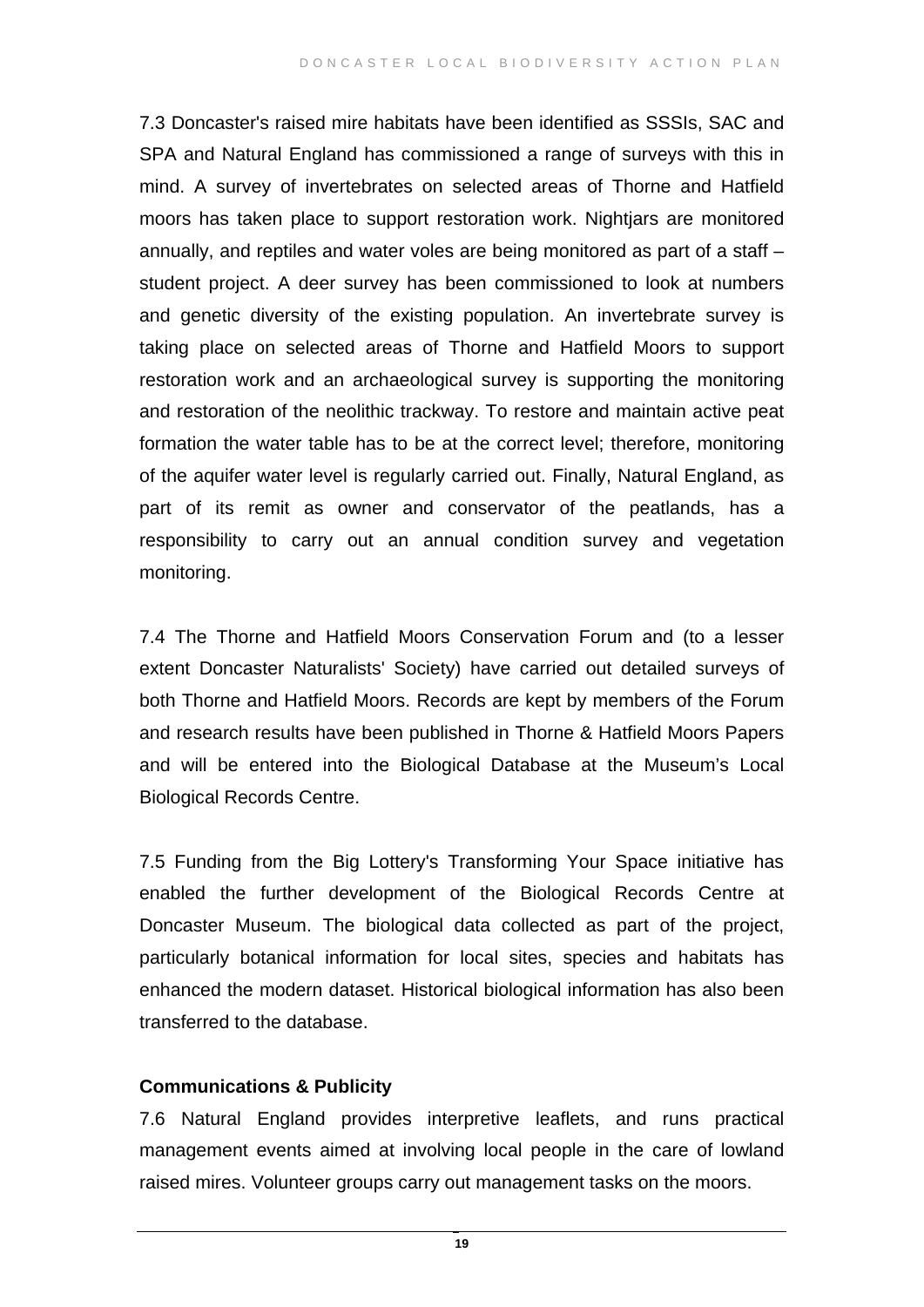7.7 The Yorkshire & Humber Biodiversity Forum has produced a leaflet on wetland and water management; outlining current issues, local action and conservation priorities. This and further information is available from [www.yhbf.org.](http://www.yhbf.org/) The leaflet was launched at a 'Planning for a wetter future' Conference, organised in partnership with the Yorkshire & Humber Assembly.

#### **Safeguarding & Management**

7.8 Much of Thorne and Hatfield Moors is owned and managed by Natural England. However, there are areas in private ownership, including Lindholme and its environs. The central moraine is not an SSSI. The area adjacent to Lindholme is the only area on Hatfield Moors not to have suffered from peat extraction, although parts of Packards South are similarly considered as having not been cut over for peat. Work to initiate restoration of the moors to a raised bog that is actively accruing peat is underway.

#### **Links to other Strategies & Plans**

7.9 The IDB is currently preparing a Water Level Management Plan for Thorne Moors. A Water Level Management Plan has been prepared for Hatfield Moors and the Environment Agency is addressing the revisions. The Hatfield plan is due for completion by the end of 2006 and will be implemented as part of the EA's obligations under the Habitats Regulations<sup>[7](#page-21-0)</sup> and Water Framework Directive<sup>[8](#page-21-1)</sup>.

7.10 The Environment Agency (EA) has produced Catchment Area Management Plans for various river catchments. Lying within a water level dependent environment, rather than a catchment with flowing watercourses, Hatfield and Thorne Moors have been identified as areas of 'high ecological value'. (The whole of Hatfield Moors lies within the Idle and Torne plan, whereas Thorne Moors is predominantly located within the area covered by the Don and Rother catchment. The southern-eastern outskirts of Thorne

 $\overline{a}$ 

<sup>&</sup>lt;sup>7</sup> Conservation (Natural Habitats, &c.) Regulations 1996 (most commonly referred to as the 'Habitats Regulations').

<span id="page-21-1"></span><span id="page-21-0"></span><sup>8</sup> Water FrameworkDirective 2000/60/EC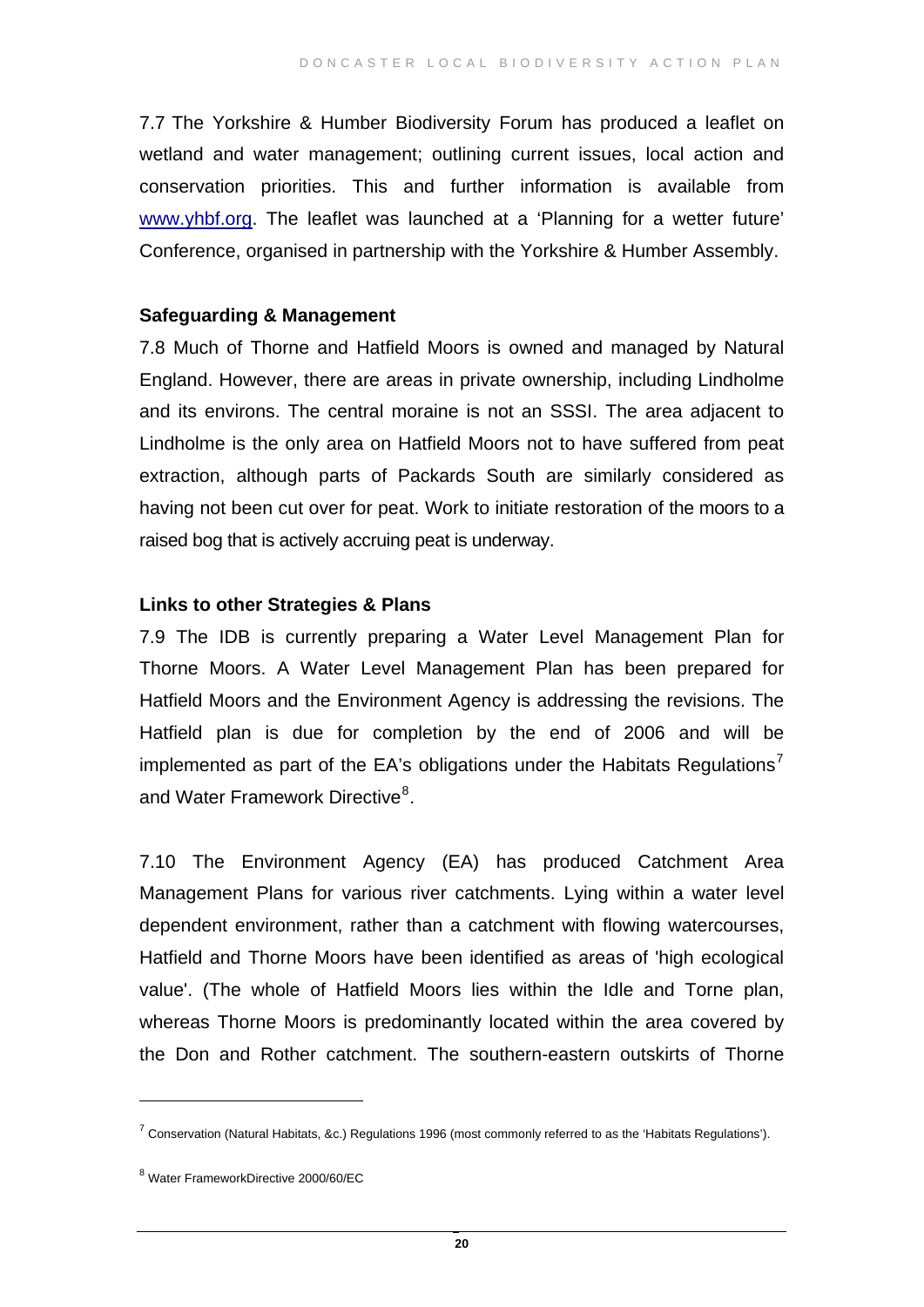Moors lie within the Idle and Torne catchment). The EA reviews abstraction licences, including consents for drinking water abstractions. The Idle and Torne Catchment Area Management Plan will propose that the surrounding watercourses around the Moors (drains) remain closed to further abstractions. Both surface and ground water have been identified as being both overlicensed and over-abstracted. The Habitats Directive 'Review of Consents' process is the primary means of reviewing the impacts of abstractions on the Moors.

#### **Funding & Resources**

7.11 The new Environmental Stewardship Scheme provides funding for maintenance or restoration of lowland raised bogs to 'maintain or restore lowland raised bog to provide habitat for the specialist plants and wildlife that are associated with them'. Sites suitable for restoration will usually occur on acid peat deposits, be part of a wider wetland habitat and have at least some typical bog plants. Management will include: 'retaining rainfall to maintain a high water table throughout the year; maintaining water control structures in good working order; not digging or turning over peat; and no fertilisers. Restoration may include removing scrub and tree cover to below 10% cover of the site area and/or filling or blocking ditches.'

7.12 The higher-level stewardship scheme also targets the creation of new habitat on land adjacent to, buffering or linking SSSIs or UK BAP habitats. It also targets the maintenance and restoration of habitats in Sites of Importance for Nature Conservation, known locally as SSIs.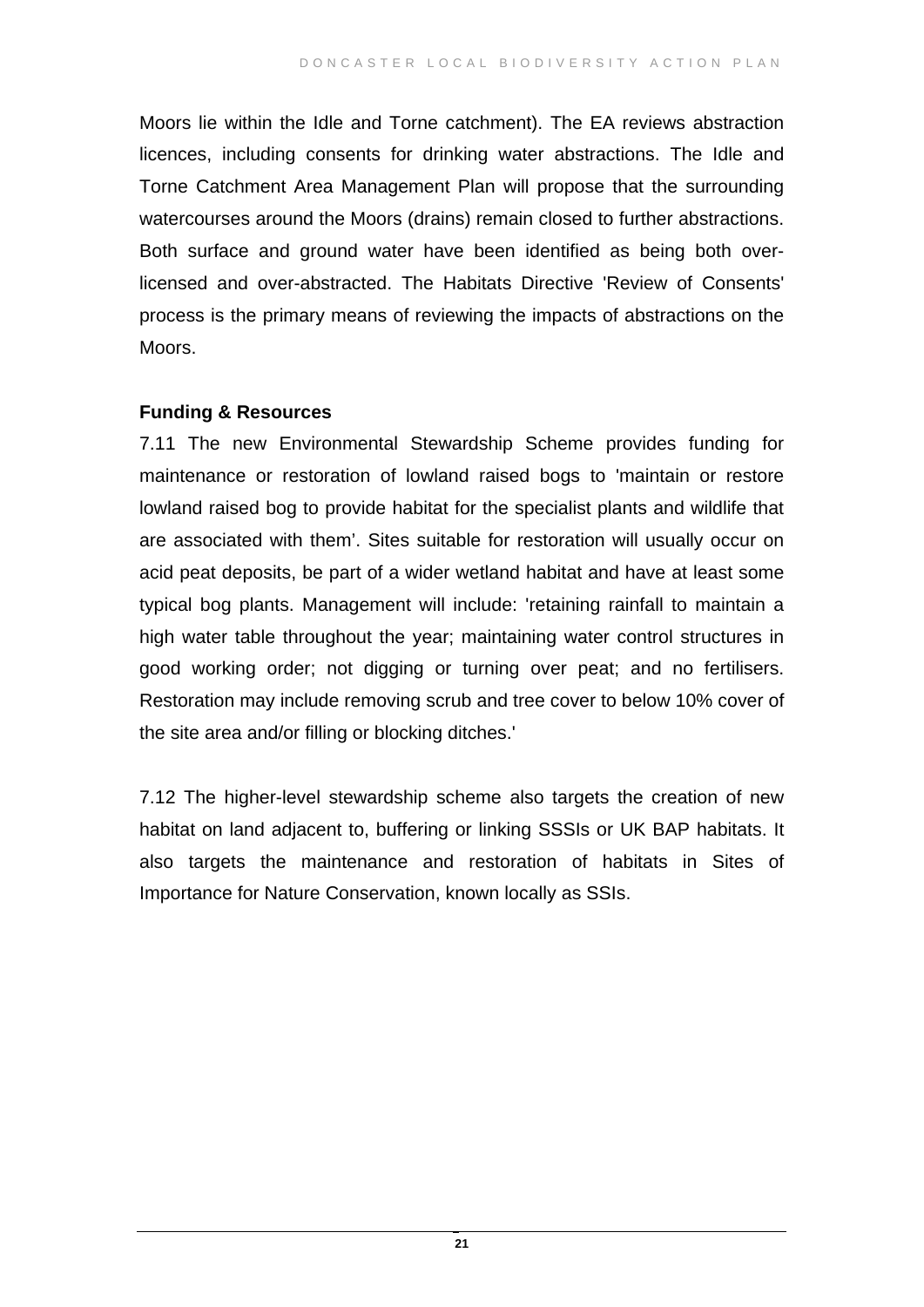### **8. Objectives, targets & proposed actions**

#### **Please refer also to the Generic Actions in the LBAP Introduction & Overview document.**

| Objective            | <b>Target</b>                | Ref | <b>Action</b>                           | <b>Lead Partners</b> | <b>Costs</b> | Category       |
|----------------------|------------------------------|-----|-----------------------------------------|----------------------|--------------|----------------|
| 1) To ensure the     | 2007 onwards. No further     | 1.1 | Prevent degradation and loss of         | DMBC, Natural        | Staff costs  | Advisory/      |
| protection and       | instances of development led |     | lowland raised mire habitat resulting   | England (NE)         |              | Safeguarding & |
| maintenance of       | damage to lowland raised     |     | from development and/ or the delivery   |                      |              | Management     |
| lowland raised mire. | mire in the borough.         |     | of statutory functions by:              |                      |              |                |
|                      |                              |     | 1) Having regard to the protection and  |                      |              |                |
|                      |                              |     | enhancement of habitats when            |                      |              |                |
|                      |                              |     | considering the allocation of sites, in |                      |              |                |
|                      |                              |     | line with the approach set out in PPS9  |                      |              |                |
|                      |                              |     | and the priorities set out in the LBAP. |                      |              |                |
|                      |                              |     |                                         |                      |              |                |
|                      |                              |     | 2) Having regard to the assessment,     |                      |              |                |
|                      |                              |     | retention and enhancement of habitat    |                      |              |                |
|                      |                              |     | types when formulating and making       |                      |              |                |
|                      |                              |     | Development Control Policies and        |                      |              |                |
|                      |                              |     | decisions, in line with the approach    |                      |              |                |
|                      |                              |     | set out in PPS9 and the priorities set  |                      |              |                |
|                      |                              |     | out in the LBAP.                        |                      |              |                |
|                      |                              |     |                                         |                      |              |                |
|                      |                              |     |                                         |                      |              |                |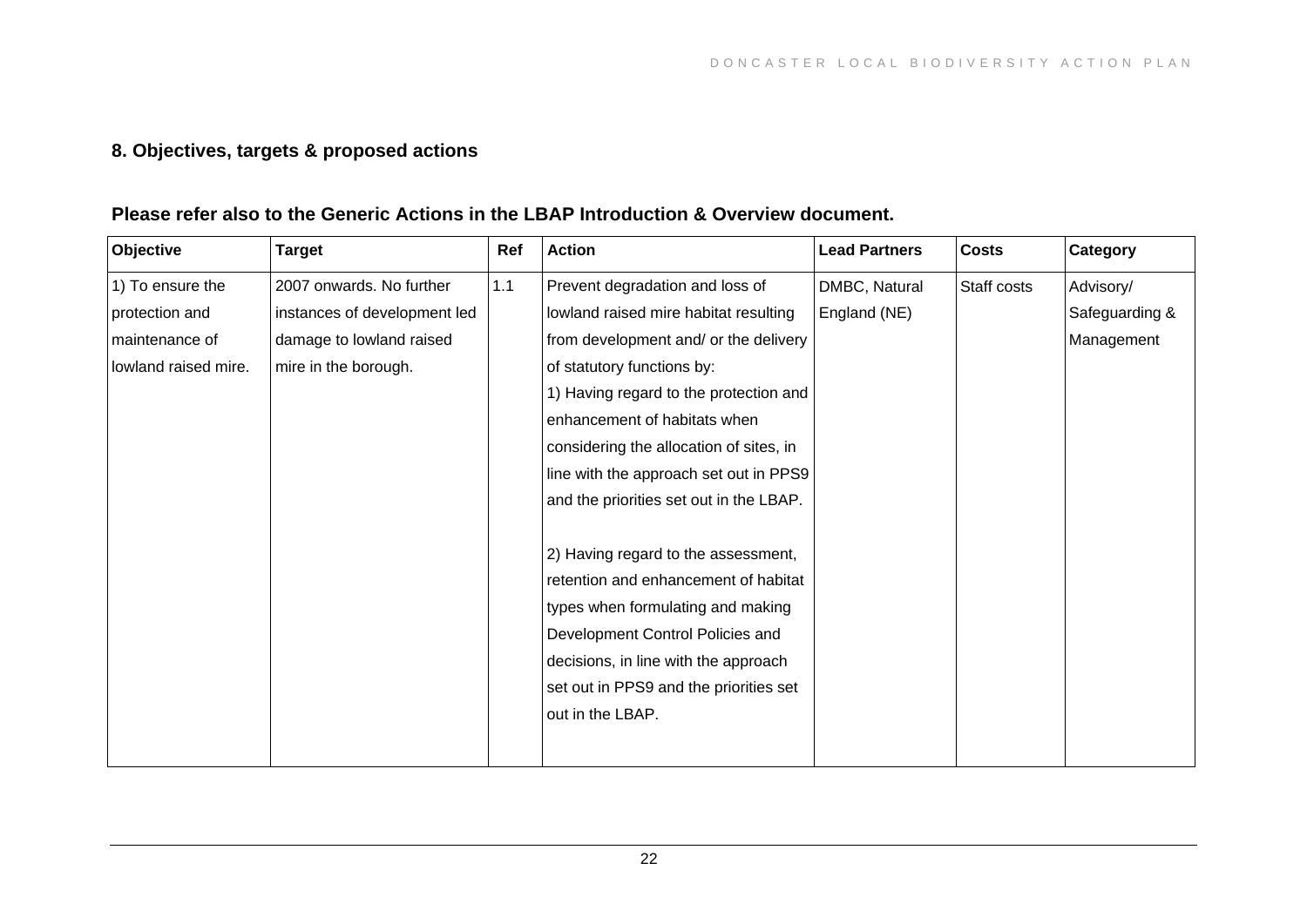| Objective | <b>Target</b> | Ref | <b>Action</b>                           | <b>Lead Partners</b> | <b>Costs</b> | Category |
|-----------|---------------|-----|-----------------------------------------|----------------------|--------------|----------|
|           |               |     | 3) Providing advice to Development      |                      |              |          |
|           |               |     | Control and Developers on               |                      |              |          |
|           |               |     | appropriate types of survey i.e.        |                      |              |          |
|           |               |     | ecological and/or hydrological, the     |                      |              |          |
|           |               |     | interpretation of survey results and    |                      |              |          |
|           |               |     | methods of incorporating habitat        |                      |              |          |
|           |               |     | retention and enhancement into          |                      |              |          |
|           |               |     | development proposals (for both         |                      |              |          |
|           |               |     | designated sites and non-designated     |                      |              |          |
|           |               |     | features of biodiversity value, as      |                      |              |          |
|           |               |     | identified in the LBAP.                 |                      |              |          |
|           |               |     |                                         |                      |              |          |
|           |               |     | 4) Having regard to the priorities set  |                      |              |          |
|           |               |     | out in the BAP in the interpretation of |                      |              |          |
|           |               |     | UDP/LDF policies (and any               |                      |              |          |
|           |               |     | supporting SPGs/SPDs).                  |                      |              |          |
|           |               |     |                                         |                      |              |          |
|           |               |     | 5) Providing technical advice on the    |                      |              |          |
|           |               |     | severity, implications and nature of    |                      |              |          |
|           |               |     | suspected breaches in planning          |                      |              |          |
|           |               |     | control (either conditions or           |                      |              |          |
|           |               |     | unauthorised development).              |                      |              |          |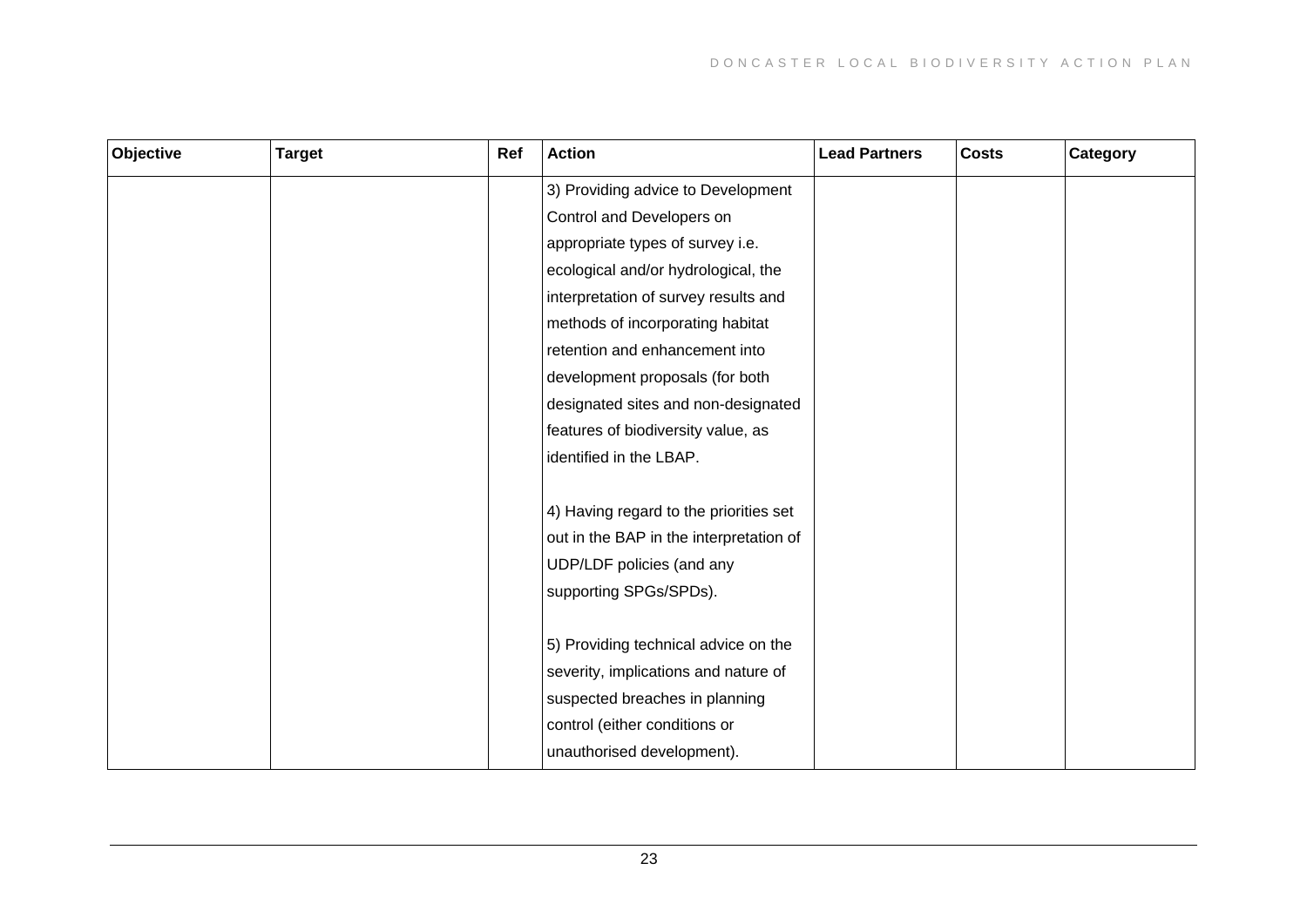| Objective | <b>Target</b> | Ref | <b>Action</b>                         | <b>Lead Partners</b> | <b>Costs</b> | Category |
|-----------|---------------|-----|---------------------------------------|----------------------|--------------|----------|
|           |               |     | 6) Awarding appropriate site          |                      |              |          |
|           |               |     | protection through designation, based |                      |              |          |
|           |               |     | upon routine environmental            |                      |              |          |
|           |               |     | monitoring and assessment.            |                      |              |          |
|           |               |     |                                       |                      |              |          |
|           |               |     | 7) Ensuring that all Partners and     |                      |              |          |
|           |               |     | relevant landowners, service          |                      |              |          |
|           |               |     | providers and operational contractors |                      |              |          |
|           |               |     | are informed of the existence and     |                      |              |          |
|           |               |     | importance of lowland raised mire     |                      |              |          |
|           |               |     | habitats (both designated and non-    |                      |              |          |
|           |               |     | designated).                          |                      |              |          |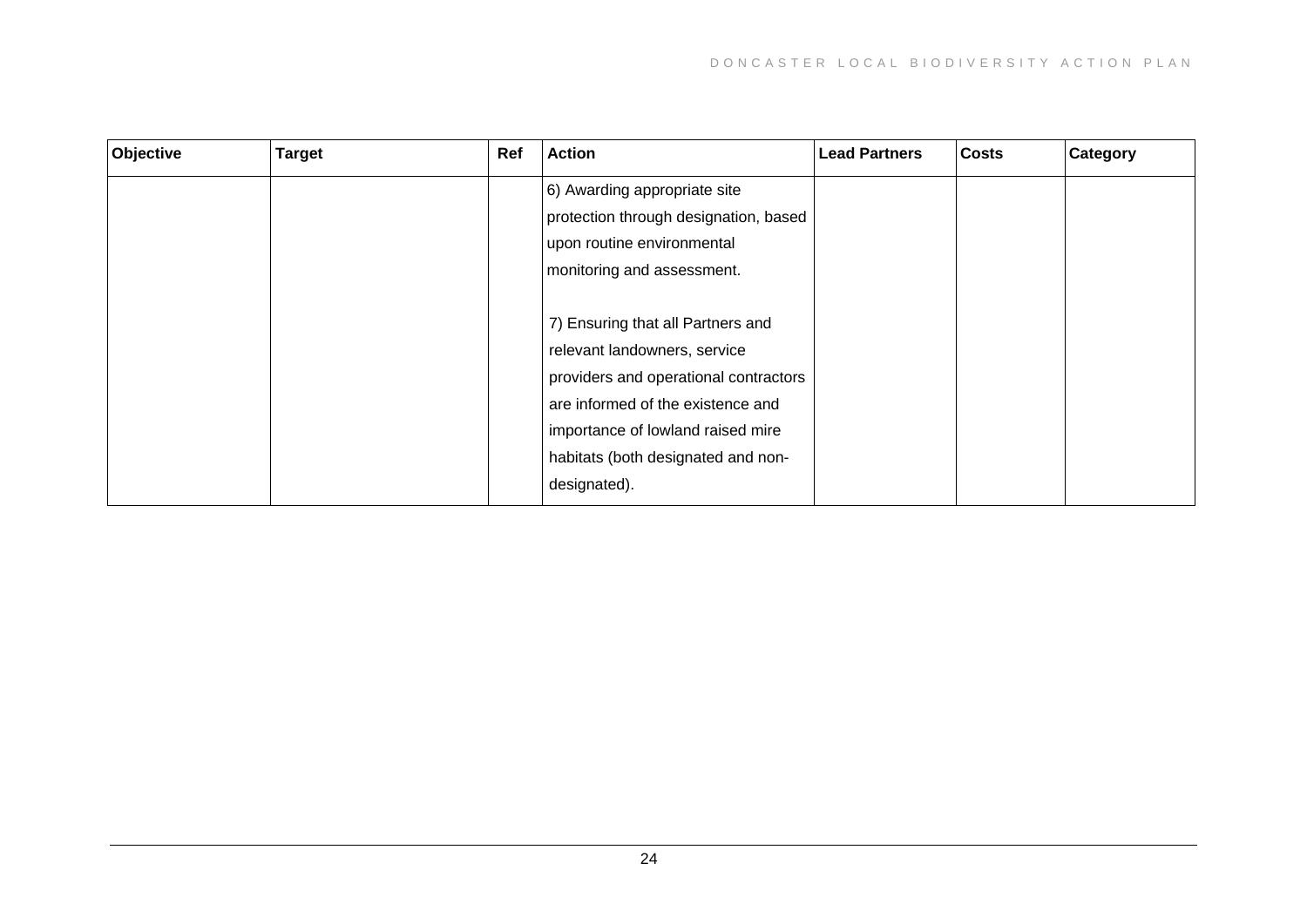| Objective | <b>Target</b>                | Ref | <b>Action</b>                          | <b>Lead Partners</b>               | <b>Costs</b>  | Category        |
|-----------|------------------------------|-----|----------------------------------------|------------------------------------|---------------|-----------------|
|           | Continuous.                  | 1.2 | Continue to collect and maintain up-   | DMBC, NE,                          | Staff costs   | Future Research |
|           |                              |     | to-date, standardised, biological data | Doncaster                          | and volunteer | & Monitoring    |
|           |                              |     | using the Museum's Local Record        | Naturalists' Society   time. Other |               |                 |
|           |                              |     | Centre. Promote and initiate           | (DNS), Internal                    | costs to be   |                 |
|           |                              |     | appropriate management, monitoring     | Drainage Boards                    | evaluated     |                 |
|           |                              |     | and the exchange of environmental      | (IDBs), Thorne &                   |               |                 |
|           |                              |     | data, to ensure the maximum level of   | <b>Hatfield Moors</b>              |               |                 |
|           |                              |     | site protection is awarded and habitat | Conservation                       |               |                 |
|           |                              |     | condition is maintained.               | Forum (THMCF),                     |               |                 |
|           |                              |     |                                        | Environment                        |               |                 |
|           |                              |     |                                        | Agency (EA)                        |               |                 |
|           |                              |     |                                        |                                    |               |                 |
|           | By 2008.                     | 1.3 | <b>Expand DMBC's Environmental</b>     | <b>DMBC</b>                        | Staff costs   | Advisory        |
|           |                              |     | Planning protected species protocol    |                                    |               |                 |
|           |                              |     | to include LBAP habitats and species.  |                                    |               |                 |
|           |                              |     |                                        |                                    |               |                 |
|           | 2007 onwards. No further     | 1.4 | Neighbouring Local Authorities to co-  | DMBC, NE, all                      | Staff costs   | Policy &        |
|           | instances of development led |     | ordinate local plan and service        | Neighbouring                       |               | Legislation     |
|           | damage to lowland raised     |     | policies.                              | Local authorities,                 |               |                 |
|           | mire in the borough.         |     |                                        | IDBs, EA                           |               |                 |
|           |                              |     |                                        |                                    |               |                 |
|           |                              |     |                                        |                                    |               |                 |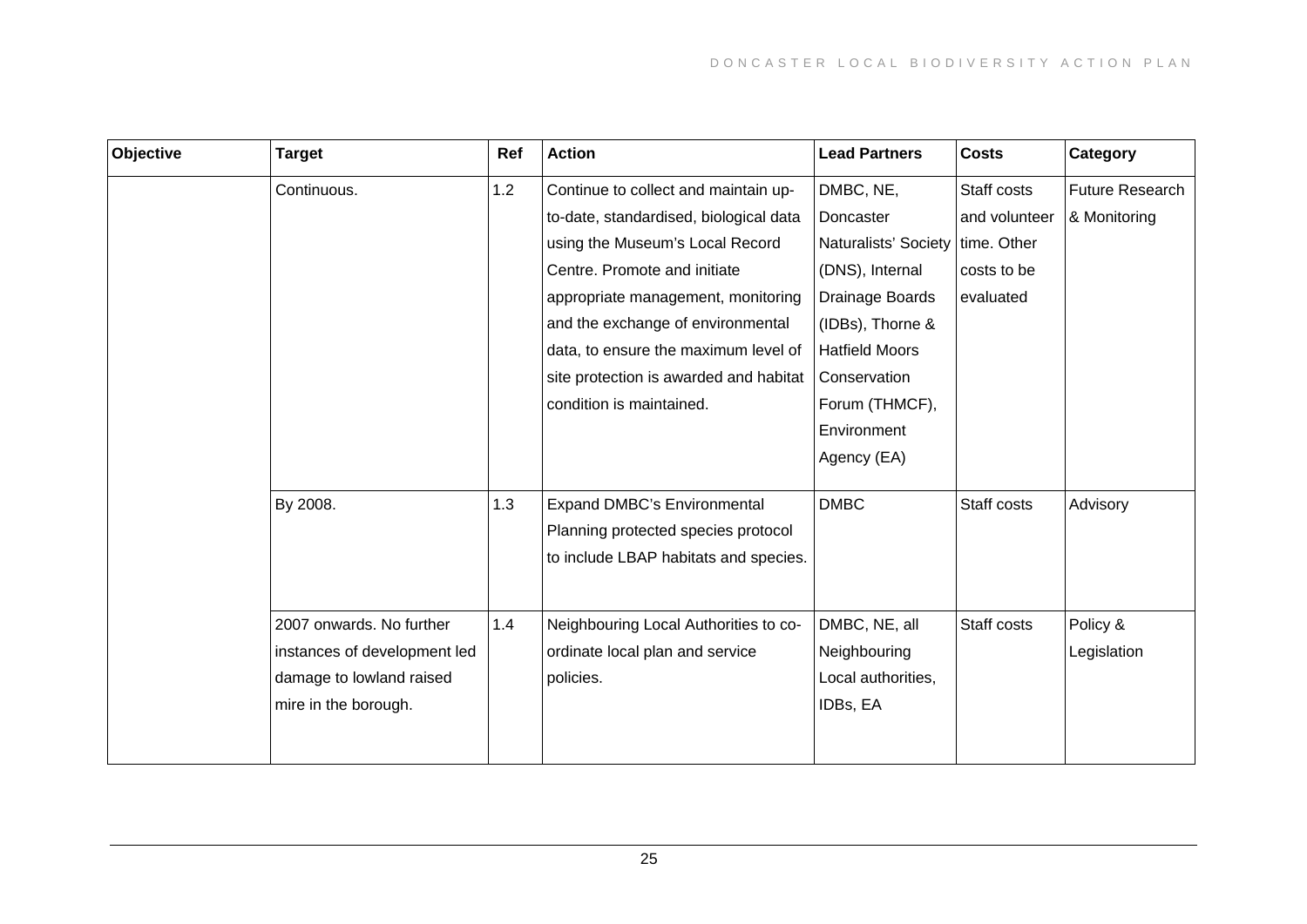| Objective | <b>Target</b> | Ref | <b>Action</b>                                                                                                                                                               | <b>Lead Partners</b> | <b>Costs</b>       | Category                                                         |
|-----------|---------------|-----|-----------------------------------------------------------------------------------------------------------------------------------------------------------------------------|----------------------|--------------------|------------------------------------------------------------------|
|           | By 2009.      | 1.5 | Identify remnant mire habitats within<br>the borough and evaluate against SSI<br>site selection criteria to see if any<br>currently undesignated sites can be<br>protected. | NE, DMBC             | To be<br>evaluated | Safeguarding &<br>Management                                     |
|           | By 2010.      | 1.6 | 1) Preserve peat undisturbed in situ.<br>2) And survey the extent of the peat<br>'resource'.                                                                                | NE, THMCF            | To be<br>evaluated | Safeguarding &<br>Management/<br>Future Research<br>& Monitoring |
|           | By 2010.      | 1.7 | Secure cessation of mineral<br>extraction over all remaining areas of<br>peat.                                                                                              | NE, DMBC             | Staff costs        | Safeguarding &<br>Management                                     |
|           | By 2008.      | 1.8 | Adopt an Open Access Management Plan<br>for the Moors, which balances access<br>rights with the need to preserve<br>undisturbed habitats and 'wilderness'.                  | NE, DMBC             | Staff costs        | Safeguarding &<br>Management                                     |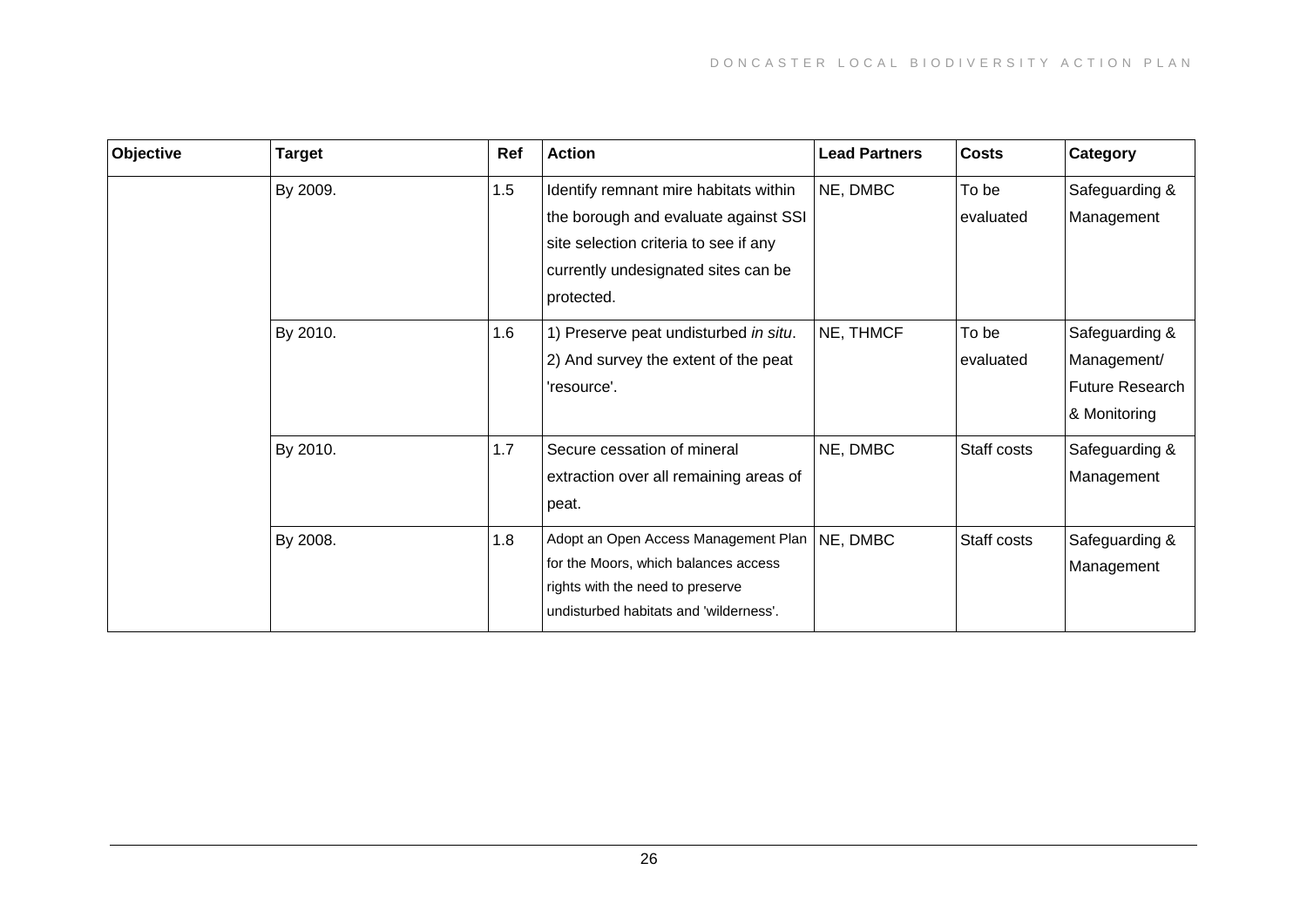| Objective            | <b>Target</b>             | Ref | <b>Action</b>                            | <b>Lead Partners</b> | <b>Costs</b> | Category                |
|----------------------|---------------------------|-----|------------------------------------------|----------------------|--------------|-------------------------|
| 2) To restore        | Restoration of 1 ha of    | 2.1 | 1) Make areas of mire habitat viable     | THMCF, NE,           | To be        | Safeguarding            |
| degraded sites and   | degraded habitat underway |     | so that they can support populations     | <b>FWAG</b>          | evaluated    | and                     |
| ensure appropriate   | by 2009.                  |     | of specialist species identified as      |                      |              | Management/             |
| management of        |                           |     | LBAP priorities.                         |                      |              | <b>Habitat Creation</b> |
| lowland raised mire. |                           |     |                                          |                      |              | & Restoration/          |
|                      |                           |     | 2) Attempt to re-instate conditions      |                      |              | Species                 |
|                      |                           |     | where active mire formation can occur    |                      |              | Management &            |
|                      |                           |     | (use research to determine whether       |                      |              | Protection              |
|                      |                           |     | this is, ultimately, a feasible option). |                      |              |                         |
|                      |                           |     |                                          |                      |              |                         |
|                      |                           |     | 3) Consider translocation or re-         |                      |              |                         |
|                      |                           |     | introduction as a last resort once       |                      |              |                         |
|                      |                           |     | extensive survey effort has concluded    |                      |              |                         |
|                      |                           |     | that the species is not present and      |                      |              |                         |
|                      |                           |     | that suitable habitat is present to      |                      |              |                         |
|                      |                           |     | support a viable population.             |                      |              |                         |
|                      |                           |     |                                          |                      |              |                         |
|                      |                           |     |                                          |                      |              |                         |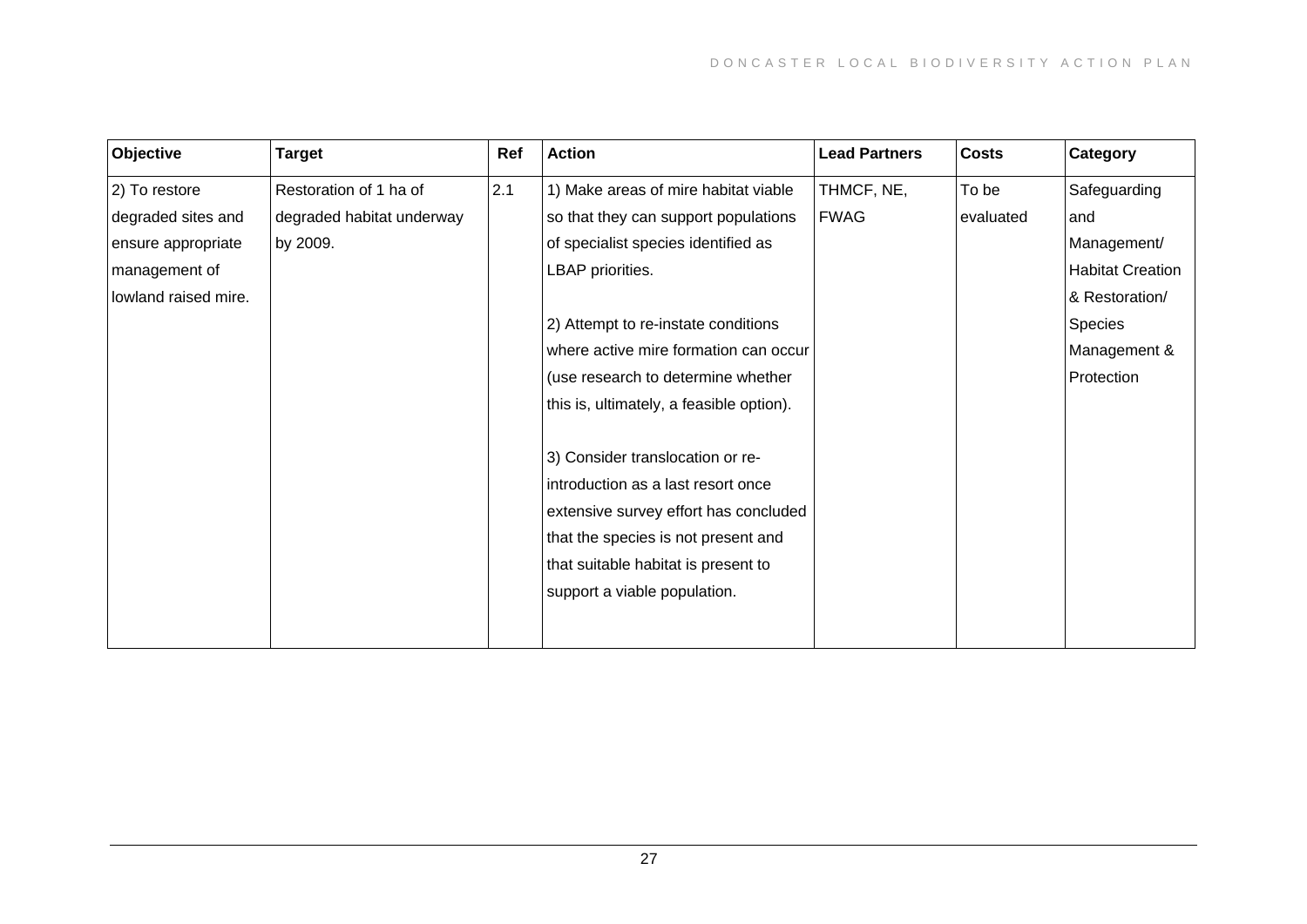| Objective | <b>Target</b>    | Ref | <b>Action</b>                           | <b>Lead Partners</b> | <b>Costs</b> | Category                |
|-----------|------------------|-----|-----------------------------------------|----------------------|--------------|-------------------------|
|           | 2010 and beyond. | 2.2 | 1) Return the water table to a state in | NE, EA, IDBs,        | To be        | Safeguarding &          |
|           |                  |     | which it is able to support wetlands    | Yorkshire Water,     | evaluated    | Management              |
|           |                  |     | and thereafter manage it sustainably.   | FWAG, DMBC           |              | <b>Habitat Creation</b> |
|           |                  |     |                                         |                      |              | & Restoration           |
|           |                  |     | 2) Bring all warp land around the lagg  | Partners of the      |              |                         |
|           |                  |     | fen areas bordering the Moors SSSI      | Humberhead           |              |                         |
|           |                  |     | boundary into Environmental             | Levels Land          |              |                         |
|           |                  |     | Stewardship and all land within 1km     | Management           |              |                         |
|           |                  |     | of the moors into HLS.                  | Initiative (Value in |              |                         |
|           |                  |     |                                         | Wetness)             |              |                         |
|           |                  |     | 3) Ensure that Water Level              |                      |              |                         |
|           |                  |     | Management Plans give due regard        |                      |              |                         |
|           |                  |     | to nature conservation, geology,        |                      |              |                         |
|           |                  |     | archaeology and to the record of the    |                      |              |                         |
|           |                  |     | past environment. Implement the         |                      |              |                         |
|           |                  |     | Hatfield WLMP and complete and          |                      |              |                         |
|           |                  |     | implement the Thorne Moors WLMP.        |                      |              |                         |
|           |                  |     |                                         |                      |              |                         |
|           |                  |     | 4) Provide advice & information to      |                      |              |                         |
|           |                  |     | challenge the common local              |                      |              |                         |
|           |                  |     | perception that land drainage is a      |                      |              |                         |
|           |                  |     | desirable end in itself.                |                      |              |                         |
|           |                  |     |                                         |                      |              |                         |
|           |                  |     |                                         |                      |              |                         |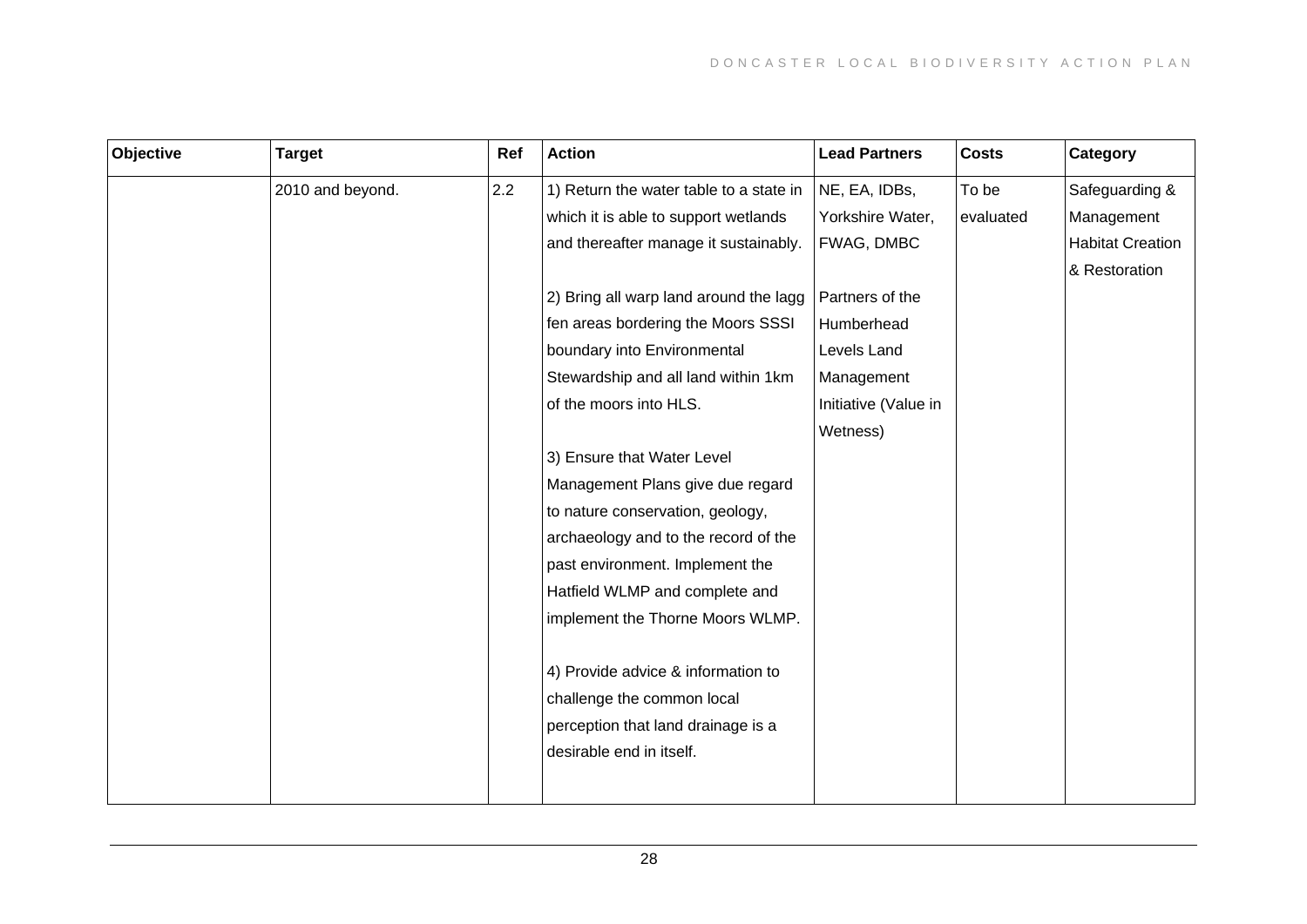| Objective             | <b>Target</b>              | Ref | <b>Action</b>                          | <b>Lead Partners</b> | <b>Costs</b> | Category        |
|-----------------------|----------------------------|-----|----------------------------------------|----------------------|--------------|-----------------|
| 3) To create 2 ha of  | Complete Research by 2010. | 3.1 | 1) Research and identify former areas  | All DBAP partners,   | To be        | Future Research |
| wetland habitat that  |                            |     | of lowland raised mire, outside the    | NE and FWAG          | evaluated    | & Monitoring/   |
| could succeed to Mire |                            |     | current Natura 2000 boundary. Carry    |                      |              | Advisory        |
| habitat and to create |                            |     | out hydrological investigation to      |                      |              |                 |
| 2 ha of               |                            |     | identify areas suitable for habitat    |                      |              |                 |
| complementary         |                            |     | creation work.                         |                      |              |                 |
| habitat adjacent to   |                            |     |                                        |                      |              |                 |
| mire areas            |                            |     | 2) Based on the above research and     |                      |              |                 |
|                       |                            |     | the 'Natureonthemap' targeting and     |                      |              |                 |
|                       |                            |     | planning map, incorporate site-        |                      |              |                 |
|                       |                            |     | specific habitat creation targets into |                      |              |                 |
|                       |                            |     | priorities and budgets for the         |                      |              |                 |
|                       |                            |     | Humberhead Levels Environmental        |                      |              |                 |
|                       |                            |     | Stewardship Scheme.                    |                      |              |                 |
|                       |                            |     |                                        |                      |              |                 |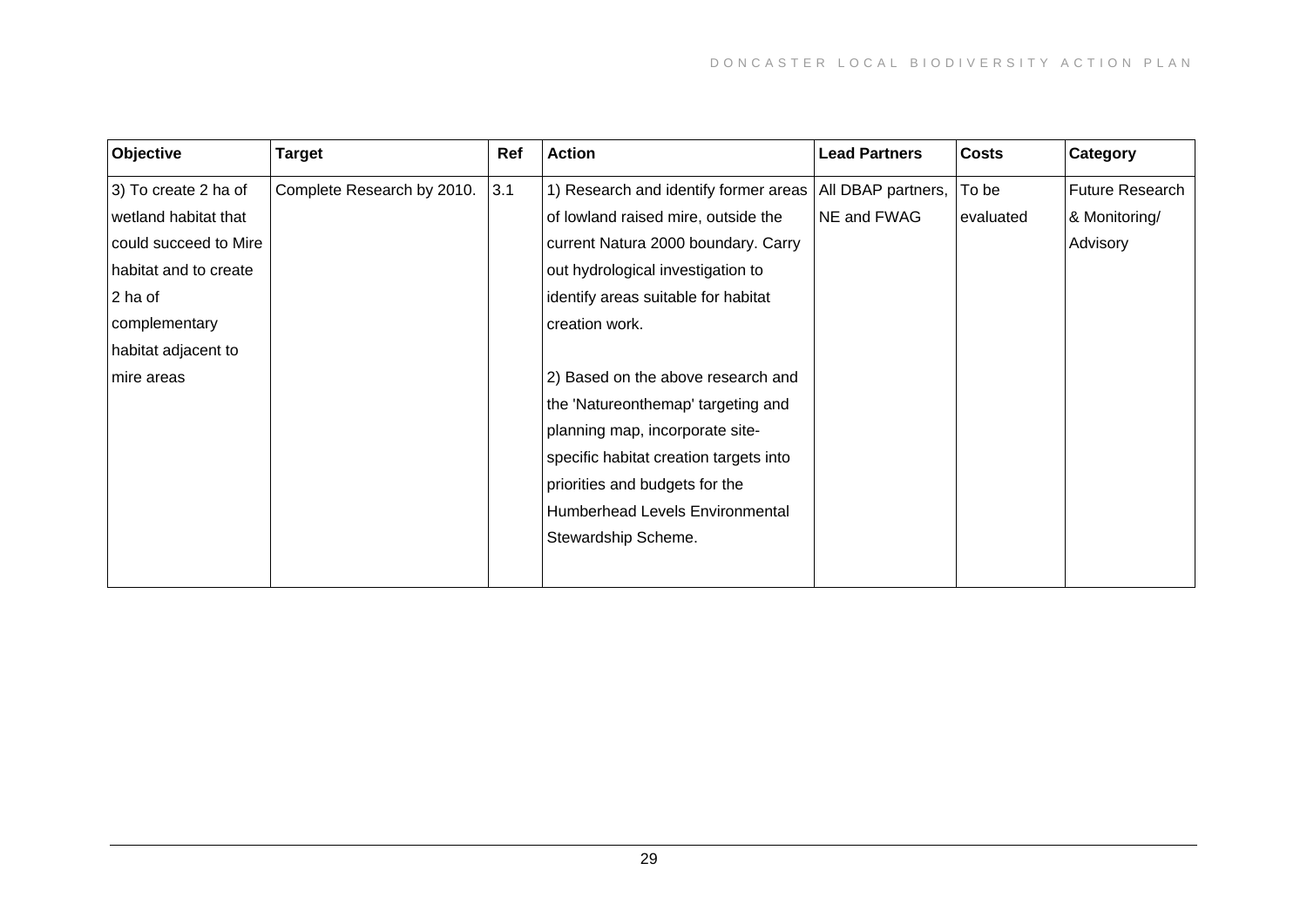| Objective | <b>Target</b>                 | Ref | <b>Action</b>                          | <b>Lead Partners</b> | <b>Costs</b> | Category                |
|-----------|-------------------------------|-----|----------------------------------------|----------------------|--------------|-------------------------|
|           | By 2010 establish 1           | 3.2 | 1) Create mire habitat, as a result of | THMCF, NE, EA,       | To be        | <b>Habitat Creation</b> |
|           | restoration site with wetland |     | long term management on a              | DBAP and             | evaluated    | & Restoration/          |
|           | habitat that will be managed  |     | purposely- created wetland site, e.g.  | Partners of the      |              | Advisory                |
|           | to succeed towards a mire     |     | in the Torne floodplain or on mineral  | Humberhead           |              |                         |
|           | habitat in the long term.     |     | sites within the Hatfield Chase.       | Levels Land          |              |                         |
|           |                               |     |                                        | Management           |              |                         |
|           |                               |     | 2) Review the management of water      | Initiative (Value in |              |                         |
|           |                               |     | abstraction and wastewater at mineral  | Wetness)             |              |                         |
|           |                               |     | extraction sites. Achieve more         |                      |              |                         |
|           |                               |     | recycling of water and the use of wet  |                      |              |                         |
|           |                               |     | abstraction methods by including       |                      |              |                         |
|           |                               |     | appropriate policies in the LDF        |                      |              |                         |
|           |                               |     | documents and through the use of       |                      |              |                         |
|           |                               |     | planning conditions.                   |                      |              |                         |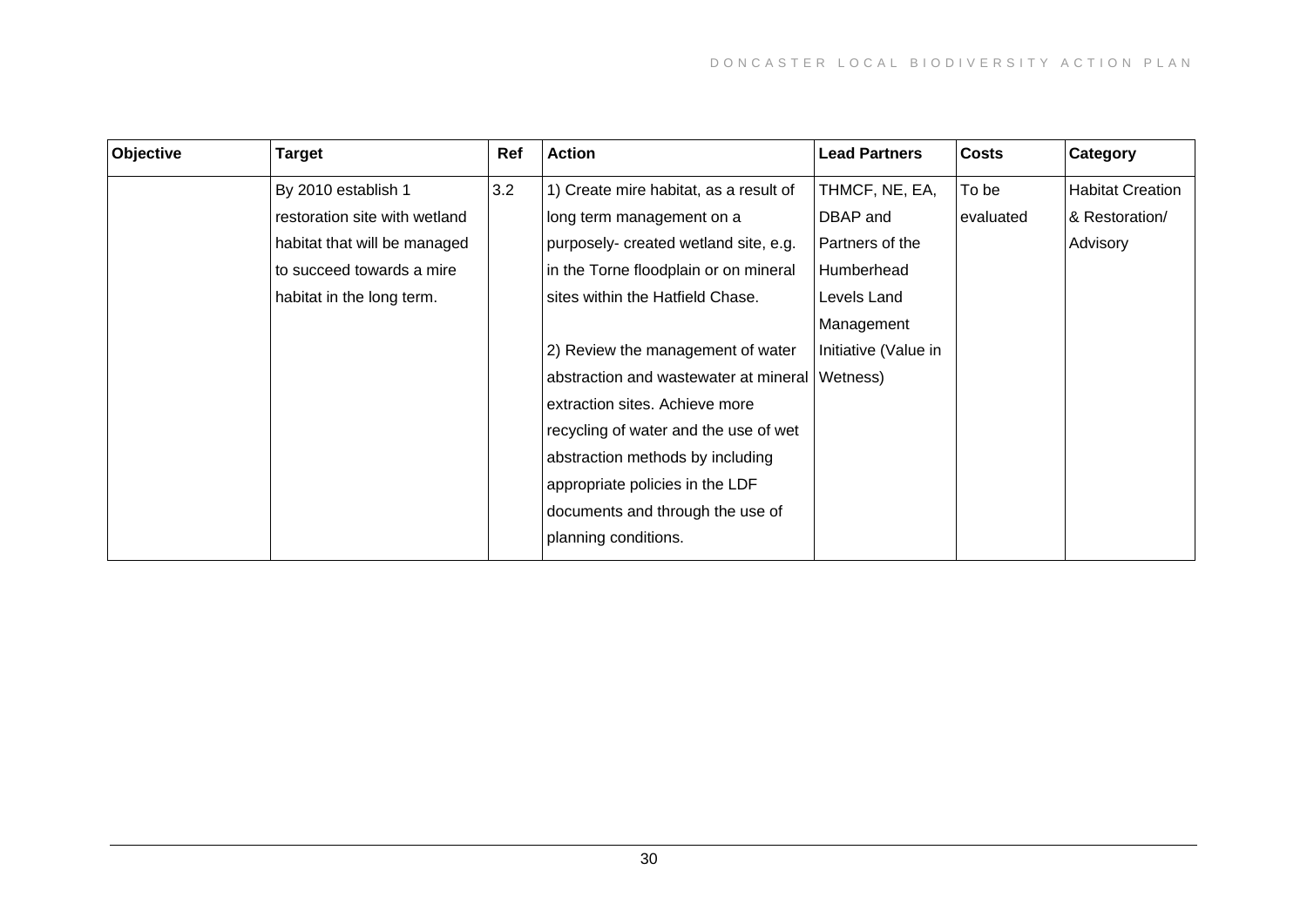| Objective | <b>Target</b> | Ref | <b>Action</b>                          | <b>Lead Partners</b> | <b>Costs</b> | Category                |
|-----------|---------------|-----|----------------------------------------|----------------------|--------------|-------------------------|
|           | Continuous.   | 3.3 | Develop a Humberhead Peatlands         | <b>THMCF</b>         | To be        | <b>Habitat Creation</b> |
|           |               |     | Project' similar to 'The Great Fen     |                      | evaluated    | & Restoration/          |
|           |               |     | Project' by                            |                      |              | Safeguarding &          |
|           |               |     | Restoring mire habitats,               |                      |              | Management              |
|           |               |     | ii) Linking the two Moors by           |                      |              |                         |
|           |               |     | changing local land                    |                      |              |                         |
|           |               |     | management to allow the                |                      |              |                         |
|           |               |     | spread of less mobile species          |                      |              |                         |
|           |               |     | Enlarging the Reserve to<br>iii)       |                      |              |                         |
|           |               |     | ensure protection of the raised        |                      |              |                         |
|           |               |     | mire habitat.                          |                      |              |                         |
|           |               |     | (Achieve this by acquiring land or     |                      |              |                         |
|           |               |     | entering into management               |                      |              |                         |
|           |               |     | agreements with landowners)            |                      |              |                         |
|           |               |     | Commission a survey and literature     |                      |              |                         |
|           |               |     | review to establish the extent of warp |                      |              |                         |
|           |               |     | land and lagg fen around both Moors.   |                      |              |                         |
|           |               |     |                                        |                      |              |                         |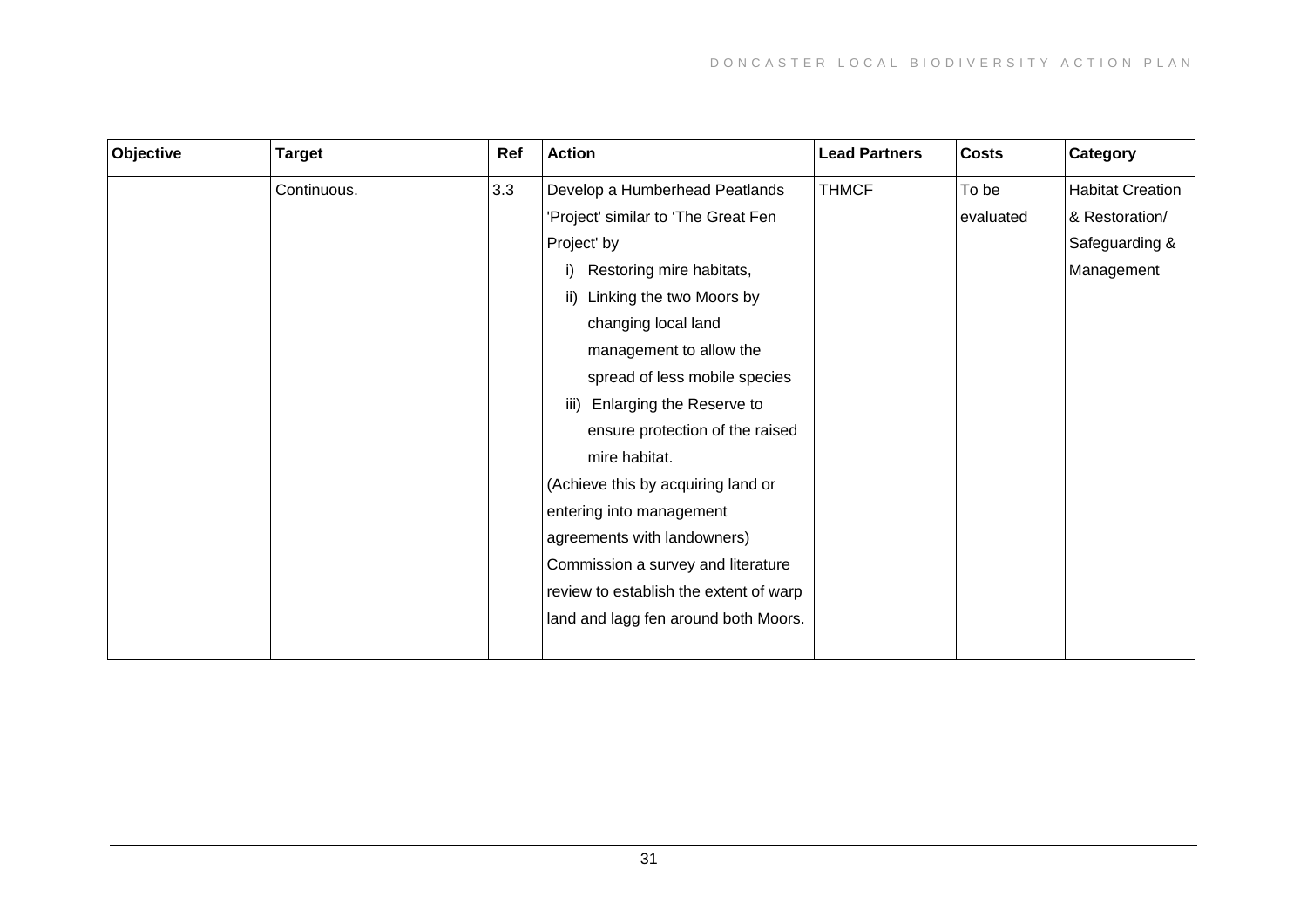| Objective               | <b>Target</b> | Ref | <b>Action</b>                         | <b>Lead Partners</b>     | <b>Costs</b>                  | Category       |
|-------------------------|---------------|-----|---------------------------------------|--------------------------|-------------------------------|----------------|
| 4) Raise public         | By 2010.      | 4.1 | Run a mire species survey and         | DNS, THMCF               | Volunteer                     | Communications |
| awareness of the        |               |     | identification workshop open to the   |                          | time                          | & Publicity/   |
| importance of and       |               |     | general public.                       |                          |                               | Advisory       |
| special characteristics |               |     |                                       |                          |                               |                |
| of lowland raised mire  |               |     |                                       |                          |                               |                |
| habitats.               |               |     |                                       |                          |                               |                |
|                         | Continuous.   | 4.2 | Encourage all partners to adopt a     | <b>All DBAP Partners</b> | Staff costs &                 | Communications |
|                         |               |     | Peat Free policy and promote          |                          | volunteer time   & Publicity/ |                |
|                         |               |     | sustainable planting materials to the |                          |                               | Advisory       |
|                         |               |     | public.                               |                          |                               |                |
|                         |               |     |                                       |                          |                               |                |
|                         |               |     |                                       |                          |                               |                |
|                         |               |     |                                       |                          |                               |                |
|                         |               |     |                                       |                          |                               |                |
|                         |               |     |                                       |                          |                               |                |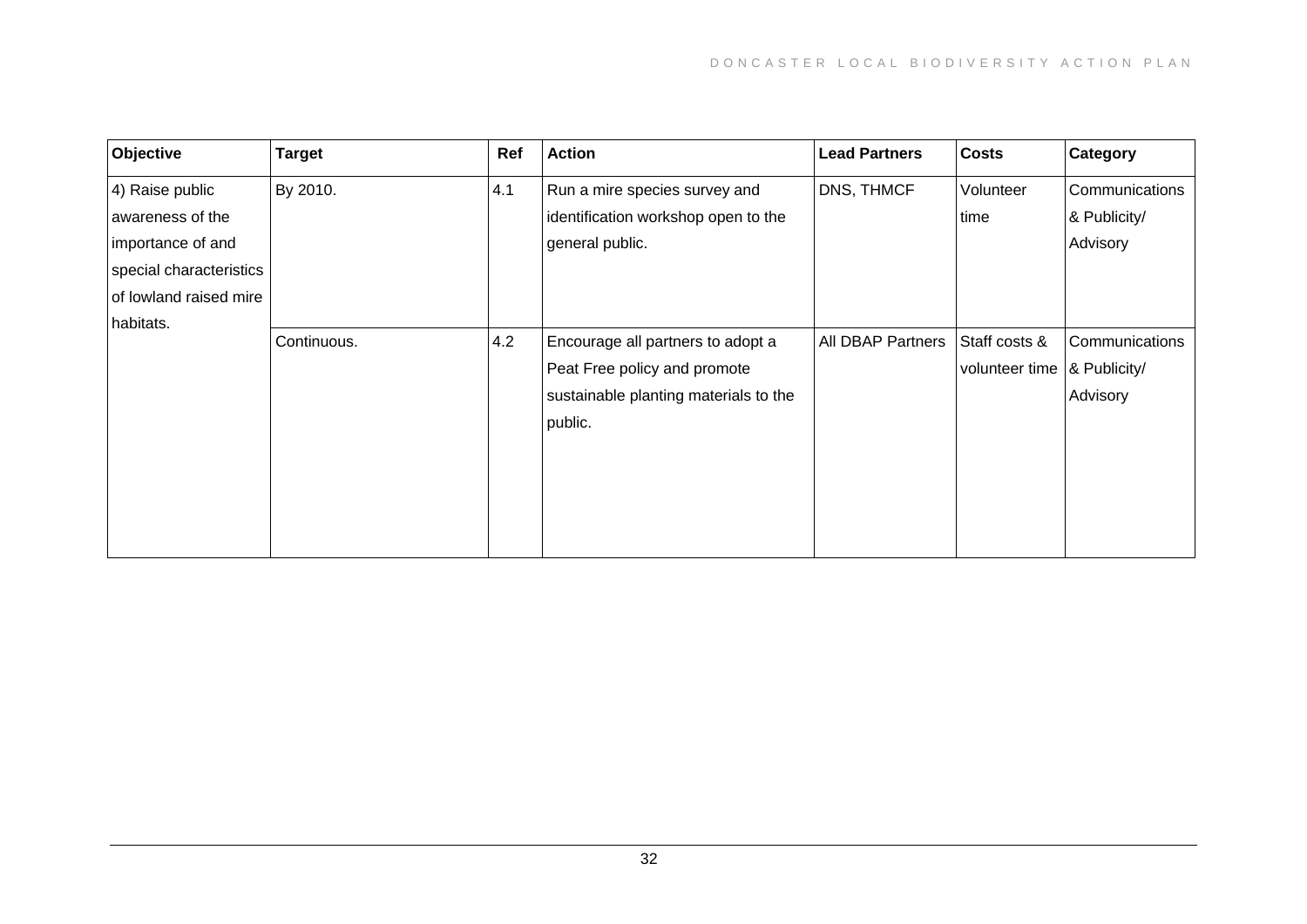| Objective | <b>Target</b>                 | Ref | <b>Action</b>                         | <b>Lead Partners</b>    | <b>Costs</b> | Category        |
|-----------|-------------------------------|-----|---------------------------------------|-------------------------|--------------|-----------------|
|           | Promotion project underway    | 4.3 | Promote, secure and enhance the       | DMBC, NE, DNS,          | To be        | Communications  |
|           | by 2008.                      |     | geological, palaeo-ecological and     | <b>English Heritage</b> | evaluated    | & Publicity/    |
|           |                               |     | archaeological archive found in the   | (EH), THMCF,            |              | Future Research |
|           | <b>Completion of Specific</b> |     | Levels by commissioning collation     | Local Colleges and      |              | & Monitoring    |
|           | research projects by 2015.    |     | and research work, including:         | <b>Universities</b>     |              |                 |
|           |                               |     | 1) Collation and cataloguing of       |                         |              |                 |
|           |                               |     | archaeological survey findings and    |                         |              |                 |
|           |                               |     | research to provide interpretation of |                         |              |                 |
|           |                               |     | the Moors in Human history.           |                         |              |                 |
|           |                               |     |                                       |                         |              |                 |
|           |                               |     | 2) Surveys of under-recorded          |                         |              |                 |
|           |                               |     | groups: e.g. microscopic water life,  |                         |              |                 |
|           |                               |     | Mollusca and Lepidoptera. Use a       |                         |              |                 |
|           |                               |     | variety of survey techniques,         |                         |              |                 |
|           |                               |     | including year-round fixed point      |                         |              |                 |
|           |                               |     | monitoring and pitfall trapping.      |                         |              |                 |
|           |                               |     |                                       |                         |              |                 |
|           |                               |     | 3) Monitoring of natural succession   |                         |              |                 |
|           |                               |     | on recently worked-out quarries and   |                         |              |                 |
|           |                               |     | un-vegetated peat fields as part of   |                         |              |                 |
|           |                               |     | the NNR management commitment.        |                         |              |                 |
|           |                               |     |                                       |                         |              |                 |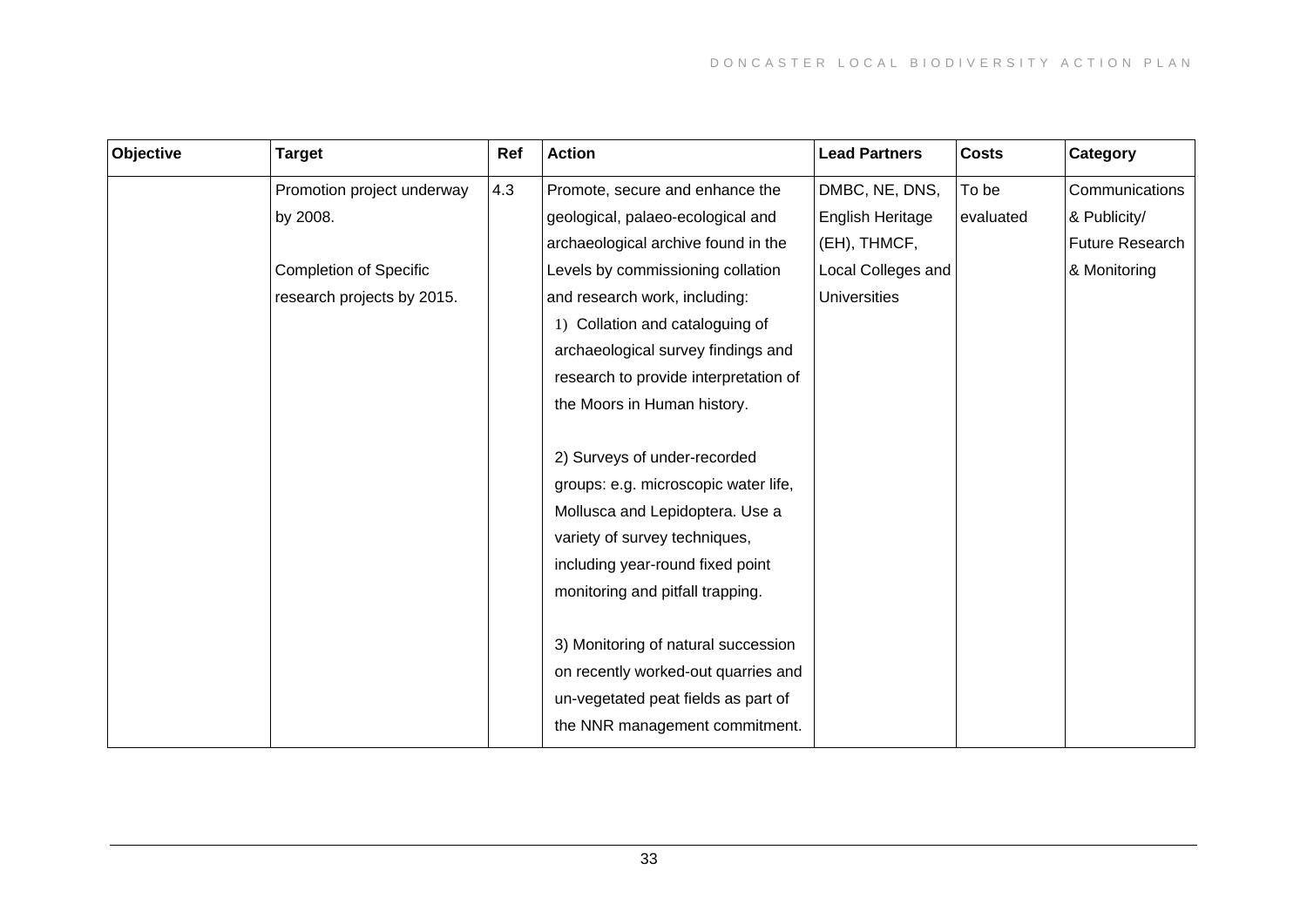| Objective | <b>Target</b> | Ref | <b>Action</b>                          | <b>Lead Partners</b> | <b>Costs</b> | Category |
|-----------|---------------|-----|----------------------------------------|----------------------|--------------|----------|
|           |               |     | 4) Commission a detailed study of the  |                      |              |          |
|           |               |     | invertebrates and fungi associated     |                      |              |          |
|           |               |     | with the Scots pine on Hatfield Moors. |                      |              |          |
|           |               |     |                                        |                      |              |          |
|           |               |     | 5) Commission a detailed literature    |                      |              |          |
|           |               |     | review of Scots pine on Hatfield       |                      |              |          |
|           |               |     | Moors and carry out DNA analysis of    |                      |              |          |
|           |               |     | Hatfield Pines.                        |                      |              |          |
|           |               |     |                                        |                      |              |          |
|           |               |     | 6) Carry out limited excavations and   |                      |              |          |
|           |               |     | analysis of unexposed pine logs near   |                      |              |          |
|           |               |     | existing trees on Poor Piece to survey |                      |              |          |
|           |               |     | invertebrates and fungi associated     |                      |              |          |
|           |               |     | with Scots pine.                       |                      |              |          |
|           |               |     |                                        |                      |              |          |
|           |               |     | 7) Survey for nationally notable       |                      |              |          |
|           |               |     | invertebrate species not recorded      |                      |              |          |
|           |               |     | since1989.                             |                      |              |          |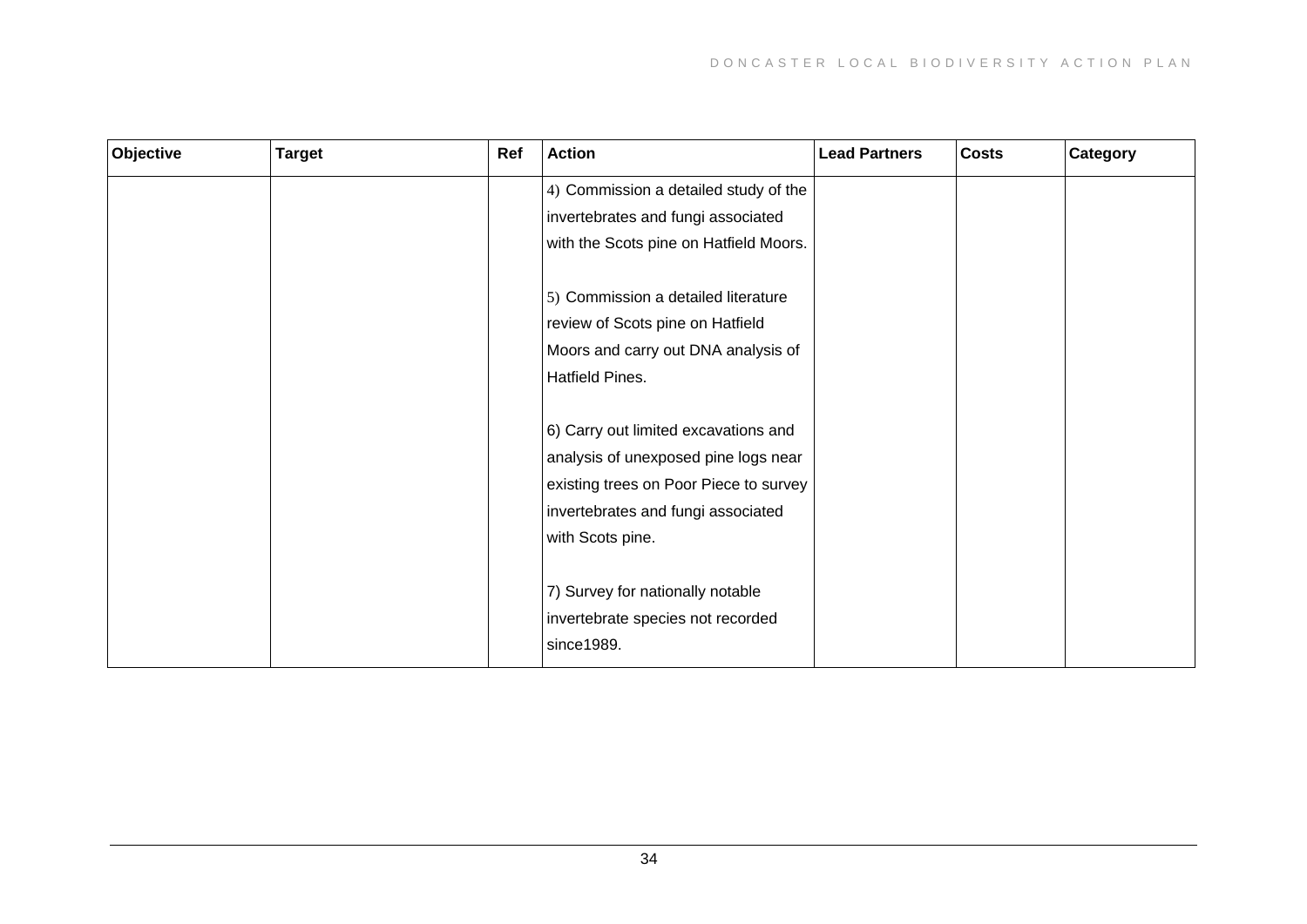| Objective | <b>Target</b> | Ref | <b>Action</b>                            | <b>Lead Partners</b> | <b>Costs</b> | Category |
|-----------|---------------|-----|------------------------------------------|----------------------|--------------|----------|
|           |               |     | 8) Survey to establish the current       |                      |              |          |
|           |               |     | status of individual species, selected   |                      |              |          |
|           |               |     | on the national rarity basis. The study  |                      |              |          |
|           |               |     | should involve locating extant           |                      |              |          |
|           |               |     | populations and should trigger           |                      |              |          |
|           |               |     | investigations into the precise          |                      |              |          |
|           |               |     | ecological requirements, flight period   |                      |              |          |
|           |               |     | diurnal activity etc.                    |                      |              |          |
|           |               |     |                                          |                      |              |          |
|           |               |     | 9) Survey for species currently          |                      |              |          |
|           |               |     | believed to be locally extinct for which |                      |              |          |
|           |               |     | re-introduction may be considered.       |                      |              |          |
|           |               |     | Large Heath Butterfly, the white-faced   |                      |              |          |
|           |               |     | darter dragonfly the Manchester          |                      |              |          |
|           |               |     | treble bar moth are possible             |                      |              |          |
|           |               |     | candidates. Scarce vapourer might be     |                      |              |          |
|           |               |     | considered for 'support of extant        |                      |              |          |
|           |               |     | populations' through captive breeding    |                      |              |          |
|           |               |     | and release. All re-introduction and     |                      |              |          |
|           |               |     | actions to support existing              |                      |              |          |
|           |               |     | populations must be carefully            |                      |              |          |
|           |               |     | recorded and monitored.                  |                      |              |          |
|           |               |     |                                          |                      |              |          |
|           |               |     |                                          |                      |              |          |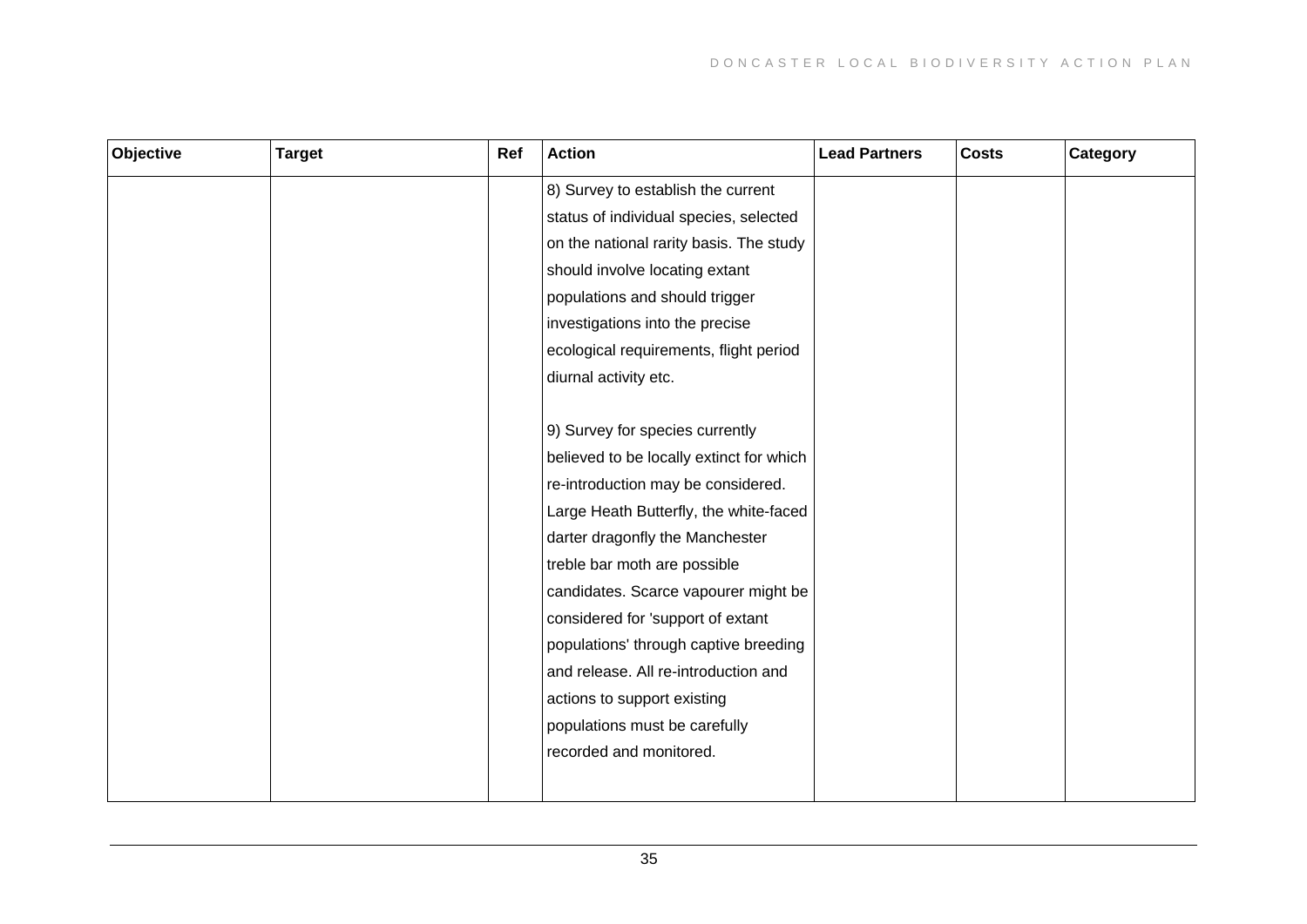| Objective | <b>Target</b> | Ref | <b>Action</b>                          | <b>Lead Partners</b> | <b>Costs</b> | Category |
|-----------|---------------|-----|----------------------------------------|----------------------|--------------|----------|
|           |               |     | 10) Mark and recapture investigations  |                      |              |          |
|           |               |     | to measure faunal movements            |                      |              |          |
|           |               |     | between the Moors.                     |                      |              |          |
|           |               |     |                                        |                      |              |          |
|           |               |     | 11) Carry out a full invertebrate      |                      |              |          |
|           |               |     | survey modelled on the 1990-92         |                      |              |          |
|           |               |     | surveys to provide a baseline marking  |                      |              |          |
|           |               |     | the end of large-scale commercial      |                      |              |          |
|           |               |     | peat milling and aggregate extraction. |                      |              |          |
|           |               |     |                                        |                      |              |          |
|           |               |     | 12) Identify which may be moving in    |                      |              |          |
|           |               |     | response to climate changes are        |                      |              |          |
|           |               |     | merely 'passing through' or are likely |                      |              |          |
|           |               |     | to become well-established residents.  |                      |              |          |
|           |               |     | Such surveys would also identify 'old' |                      |              |          |
|           |               |     | resident species whose presence, for   |                      |              |          |
|           |               |     | some reason, had been unsuspected.     |                      |              |          |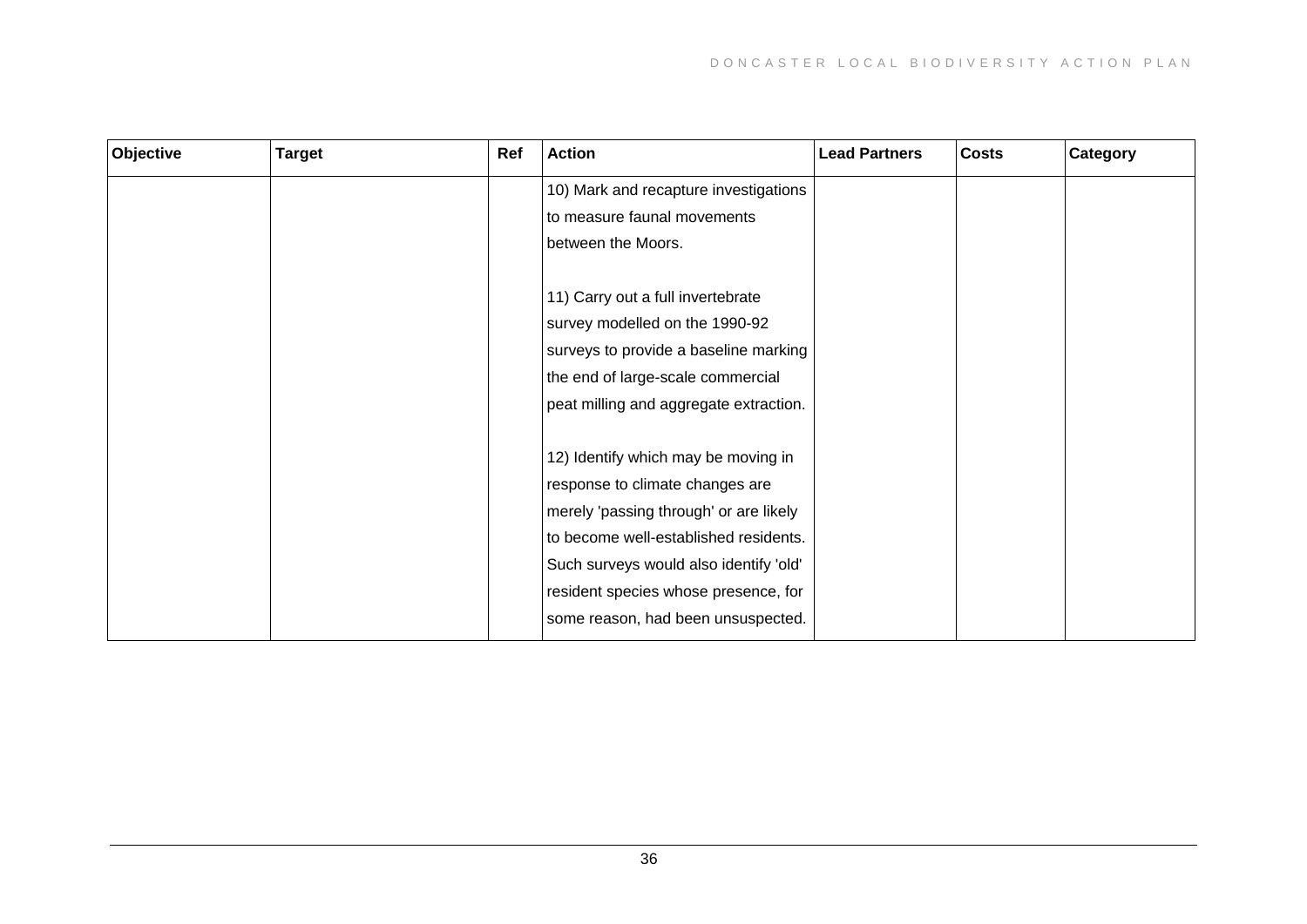#### **9. Indicative Habitat distribution & Opportunities map**

The distribution of Lowland Raised Mire has been indicated by mapping species considered to be local indicators for this habitat, as selected by local experts. Certain species that may be considered to be typical indicators of the habitat have not been used, due to them being abundant throughout the Borough, or perhaps unrepresentative of a local habitat peculiarity.

The indicator species for this habitat are:

Drosera rotundifolia, Erica tetralix, Eriophorum angustifolium, Eriophorum vaginatum, Sphagnum (*all species*)

The species records have been compiled based on 1km grid squares of the Borough. The resulting score is based on how many of the different species are found within a particular square, reflecting a degree of match to the species assemblage, and not the number of records of a specific species.

To indicate how good a match each grid square is to the habitat a graduated colour has been applied, based on how many species are recorded in that square as a percentage of the highest number of matches. The higher percentage shows a better species match and therefore is a better indicator that the species assemblage exists, or could exist in that area. The percentages are split down as follows: